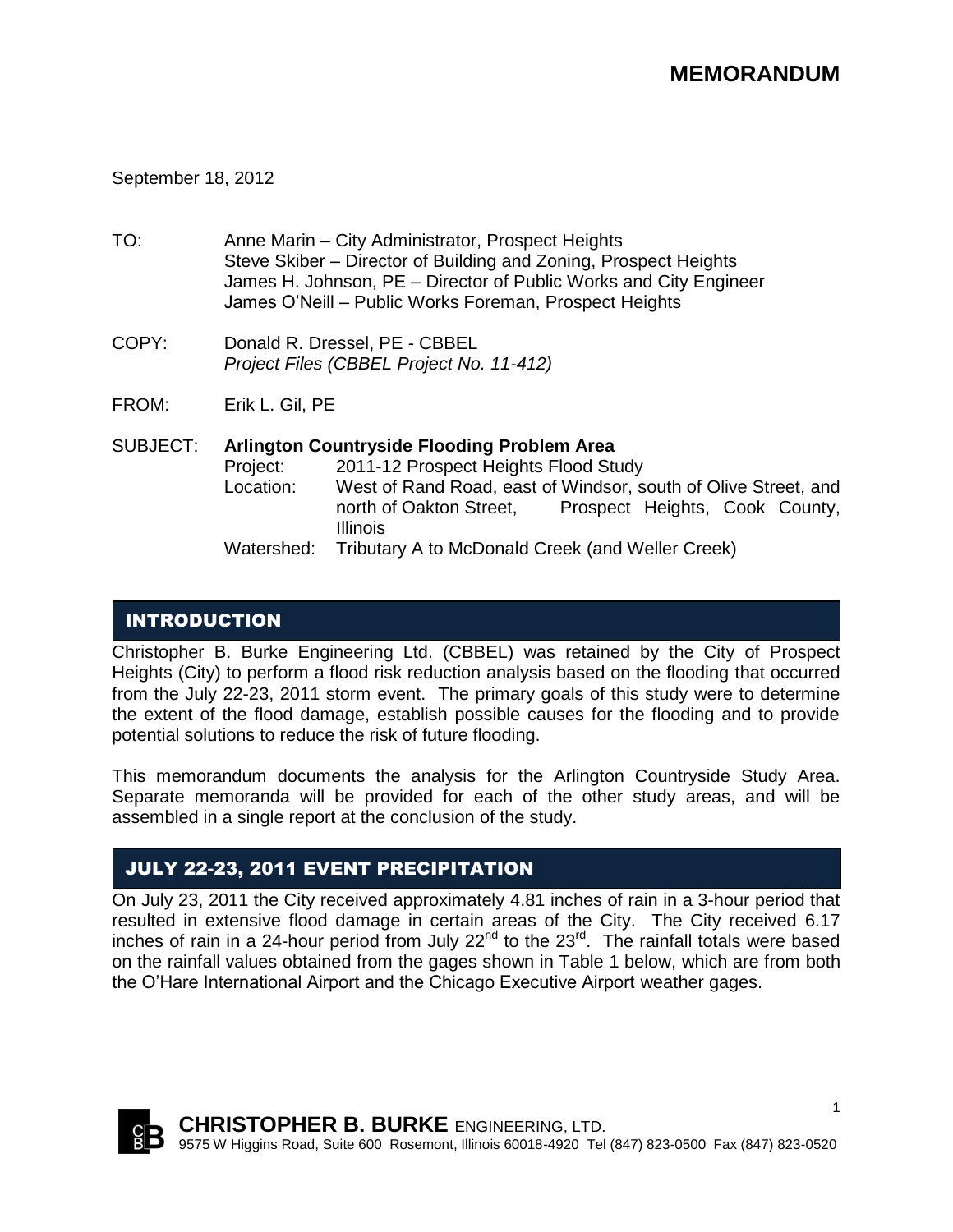| Gage<br>ID | Location                      | 3-hour Total<br>(inches) | <b>24-hour Total</b><br>(inches) |
|------------|-------------------------------|--------------------------|----------------------------------|
| 04838      | Chicago Executive Airport     | 4.71                     | 6.06                             |
| 94846      | O'Hare International Airport  | 6.79                     | 8.21                             |
|            | Weighted Average =            | 4.81                     | 6.17                             |
|            | ISWS Bulletin 70 frequency at | $100$ -year              | 40-year                          |
|            | Prospect Heights*             |                          |                                  |

TABLE 1 July 22-23, 2011 Rainfall Values

\*Note: The stated frequency is approximate.

Two durations were chosen for discussion purposes, the 3-hour duration and the 24-hour duration. The 24-hour duration is the traditional duration used for many engineering calculations and is the typical one reported by the media. The 3-hour duration was also chosen for comparison purposes for 2 reasons. The first is that most of the flooding problem drainage areas being evaluated in this flood study respond to significant shortduration rainfall events within or shortly after a 3-hour period, that is, the flood peak is typically reached shortly after this time period if rain is no longer falling, as was the case during July 23, 2011. The Des Plaines River, for example, would not respond as quickly to a significant short-duration rainfall event. The second reason is that the rainfall totals for the most severe continuous 3-hour period at the O'Hare International Airport gage exceeded the 100-year frequency as documented in the Illinois State Water Survey (ISWS) Bulletin 70 publication, the reference used by most regulatory agencies in the northeastern Illinois area for rainfall depth design values. The Chicago Executive Airport gage did not exceed the 100-year frequency value for the 3-hour event, but it was sufficiently close to be considered as the 100-year frequency. As can be observed, the two gage values at O'Hare International Airport and at Chicago Executive Airport differed by over 2 inches of rainfall for each of the reported totals. This meant that the July 22-23, 2011 event was a relatively localized storm event. For purposes of this study, a simple weighted average between the two gages was computed to estimate the rainfall totals that fell on the City, assigning a 95% weight to Chicago Executive Airport based on distance from the City as compared to the O'Hare International Airport, which was assigned a 5% weight.

The July  $22^{nd}-23^{rd}$  storm event exceeded the capacity of the storm sewer systems in the older parts of town and resulted in street, backyard, and home flooding. Approximately 161 residents within the City filled out a flood questionnaire after the July  $23<sup>rd</sup>$  storm event.

## REFERENCES AND AVAILABLE INFORMATION

- Meetings with City staff,
- Summary provided by City staff of 161 flood questionnaires submitted by City residents,
- Site visits,
- Cook County 1-foot contour aerial topography,
- City storm sewer maps,



## **CHRISTOPHER B. BURKE** ENGINEERING, LTD.

9575 W Higgins Road, Suite 600 Rosemont, Illinois 60018-4920 Tel (847) 823-0500 Fax (847) 823-0520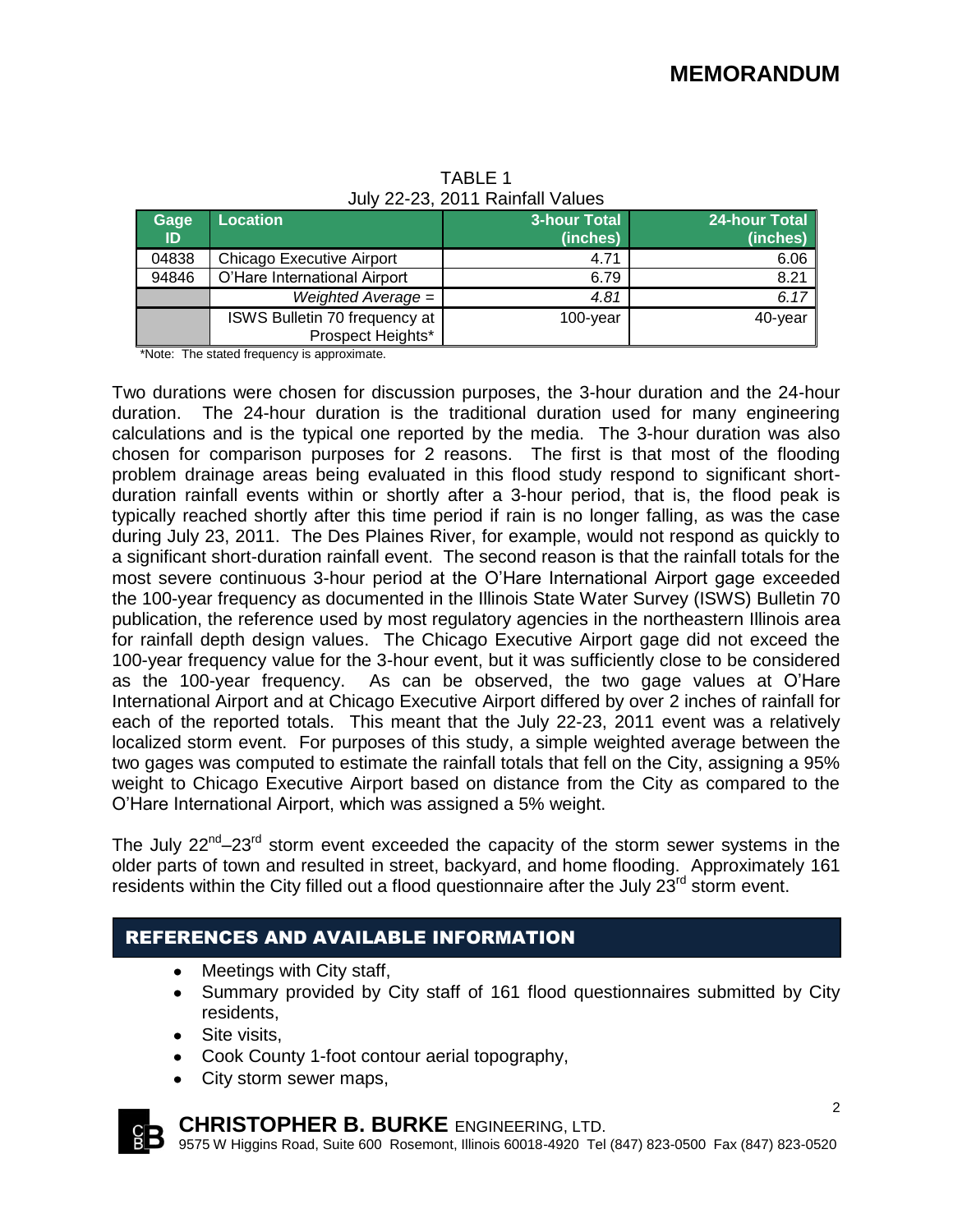# **MEMORANDUM**

- United States Geological Survey (USGS) Hydrologic Atlas (HA),
- Historic Aerial Photographs,
- Federal Emergency Management Agency (FEMA) Federal Insurance Rate Maps (FIRMs)

## **OVERVIEW**

The Arlington Countryside study area is located in the western most area of the City. In general, the study area is bounded by Olive Street on the north, Windsor Drive on the west, Rand Road on the east, and Oakton Street on the south with specific flooding concerns along the front yards and backyards of the homes along the north-south streets and the roads. The street map of this location is shown on Figure 1.



Figure 1 Arlington Countryside Location Map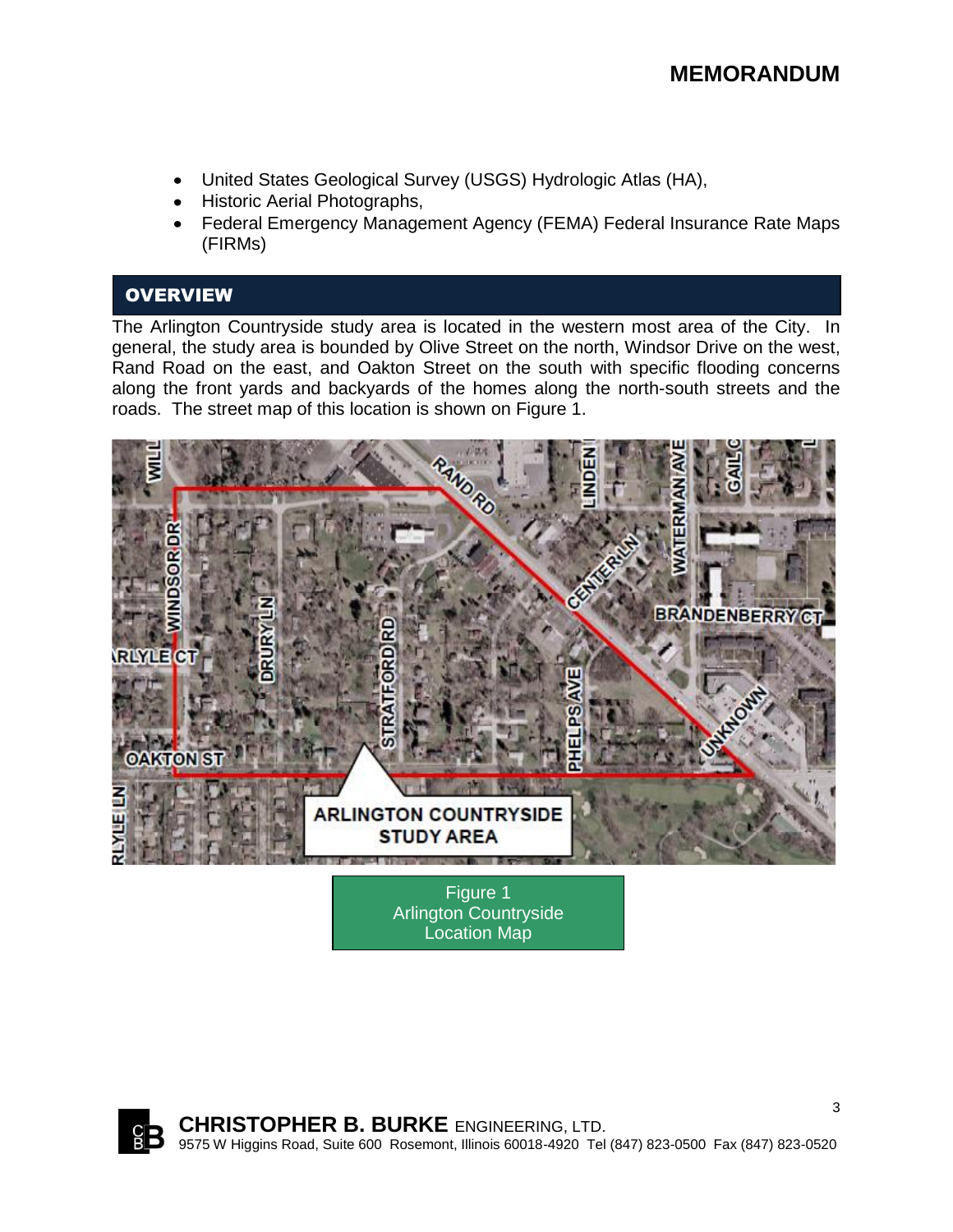The western corporate boundary between the City of Prospect Heights and the Village of Arlington Heights at this location is Windsor Drive. The area is located on the most western portion of the City's corporate limits and is essentially a "peninsula" surrounded by the Village of Arlington Heights. It is topographically a "bowl" with limited underground drainage capacity and practically nonexistent overland overflow routes with Rand Road acting as a "dam".

The watershed divide extends north, west, and south of this area into the Village of Arlington Heights. The study area is located at the divide between Tributary A to McDonald Creek and Weller Creek watersheds and is located within a historical depressional area. Photograph 1 shows a view at a vacant property on Phelps Avenue looking east.



PHOTOGRAPH 1 Phelps Avenue Looking East into 1127 Phelps

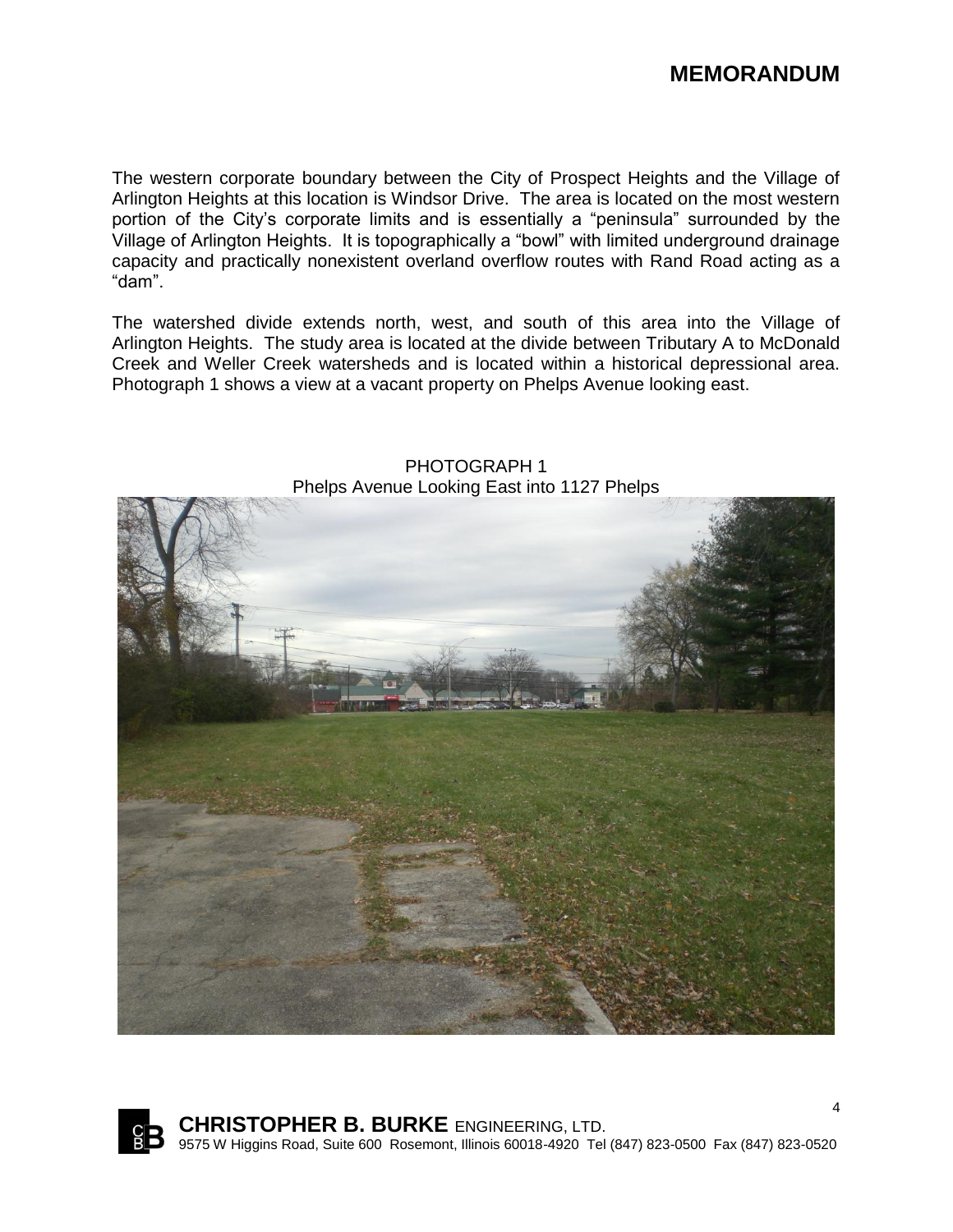## EXISTING DRAINAGE PATTERN

The historic patterns that existed prior to development in this area were of a poorly drained area. According to Hydrologic Investigations Atlas HA-67, Floods in Arlington Heights Quadrangle, Illinois, prepared in 1963, shown as Figure 2, there was a depressional area within this study area prior to development that extends through a substantial portion of the study area. The encompassing elevation depicted on HA-67 associated with this depressional area is 685. However, based on the Cook County aerial topography, some of the backyards are as low as elevation 680.



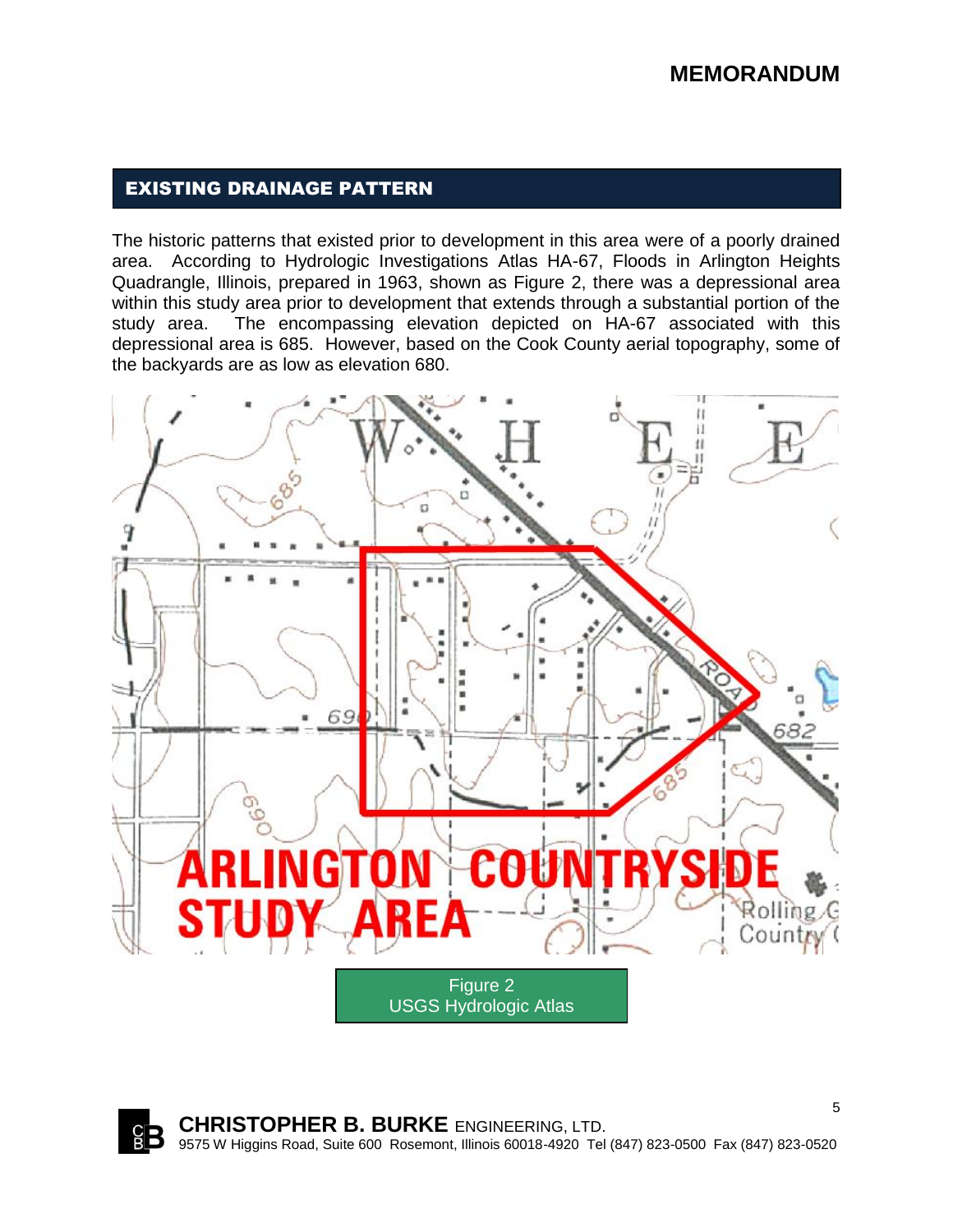## **MEMORANDUM**

Arlington Countryside has five local depressional areas and insufficient underground drainage capacity to drain these depressional areas. The existing depressional ground areas are located in the rear yards of the residential properties. Up until 2002, the depressional ground areas were drained by an existing field tile which crossed roadways and platted lots, without the benefit of drainage easements. The existing 12-inch field tile was reported by the City of Prospect Heights as an inadequate outlet for stormwater runoff in the Arlington Countryside area. Therefore, as a result of public meetings with the affected residents, in 2002 the City replaced the drain tile through this area with a storm sewer varying in size between 12 inches and 21 inches. This drainage project restored the original conveyance of the drain tile, but did not significantly lower flooding levels in Arlington Countryside for the larger storm events. Therefore, for moderate to severe events, stormwater ponds within the depressional areas and does not typically drain for over 24 hours or more. Stormwater runoff generally flows west to east within this area and is drained by the new storm sewer system. This storm sewer connects to an 18" storm sewer under Rand Road (outlet point) which connects to the Village of Arlington Heights Brandenberry Apartment complex storm sewer system, which then drains to the Camp McDonald Road storm sewer. The 18" field tile used to go through the Jesurun Presbyterian Church site in the Village of Arlington Heights (between Forrest and Phelps Avenues). When this parcel was developed in 2000, the City requested that the 18" field tile be relocated along the property boundary within drainage easements as part of the improvements for the church construction. This relocation was reflected in the engineering plans submitted to the City for review.

The Arlington Countryside area receives stormwater from both City of Prospect Heights and Village of Arlington Heights. However, it depends on the severity of the storm as to when these other areas begin to contribute flow towards Arlington Countryside because some of the areas are served by storm sewers, which convey the flow to a different outlet point. When these other storm sewer systems reach their conveyance capacity (either the pipes are surcharging or the inlets cannot take more water), then the rainfall runoff begins to flow overland towards Arlington Countryside. Therefore, it is appropriate to consider two different drainage divides for the Arlington Countryside: 1) the storm sewer divide and 2) the overland flow divide.

The storm sewer divide area would be the area that flows to Arlington Countryside via field tile/storm sewer and any overland flow area that is not being picked up by another storm sewer system that outlets at a different point. Typically, local storm sewer systems are designed for the 10-year storm event rainfall, but the 5-year event was also used during the periods when these areas were developed. However, the 10-year design rainfall depths have changed since the construction of these storm sewer systems. Therefore, they no longer represent a current 10-year design. However, for simplicity, this area will be called the 10-year divide. The overland flow divide is the entire area draining to Arlington Countryside when all underground systems are at capacity. This will be called the 100-year divide.

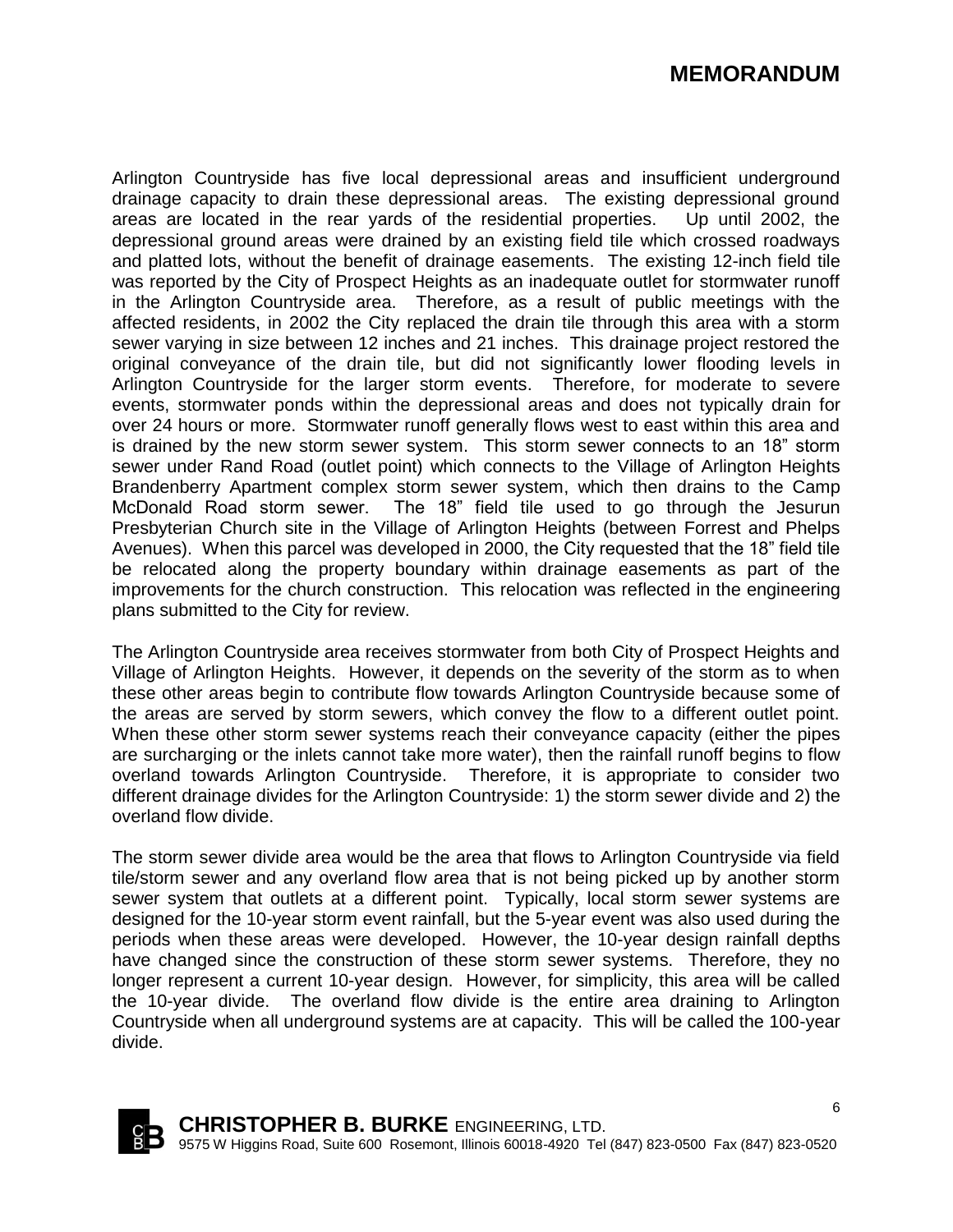There are 224 acres tributary to the intersection of Rand Road and Camp McDonald Road that consists of residential and commercial areas within the City of Prospect Heights and the Village of Arlington Heights. The drainage problems occurring in the Arlington Countryside area are the result of an inadequate outlet condition which consists of an existing 12-to 21-inch storm sewer, the limited capacity of the 18-inch sewer outlet under Rand Road, and a lack of an adequate overland overflow route. The overland overflow route control is located at the southeast corner of Phelps Avenue and Rand Road, and its overtopping elevation is between 683 and 684. During any moderate rainfall, the runoff begins to pond within the existing depressional ground areas until it is either pumped out by the City's Public Works Department or slowly drained by the existing storm sewer. The following areas store water within the watershed.

| Description                                                                                   |
|-----------------------------------------------------------------------------------------------|
| Somerset Courts stormwater detention facility                                                 |
| Depressional ground area north of Olive Street and south<br>of Rand Road                      |
| Depressional ground area along Drury Lane between Olive<br><b>Street and Oakton Street</b>    |
| Depressional ground area along Stratford Road north of<br>Oakton Street                       |
| Depressional ground area between Stratford Road and<br>Forrest Avenue north of Oakton Street  |
| Depressional ground area between Forrest Avenue and<br>Phelps Avenue north of Oakton Street   |
| Depressional ground area between Phelps Avenue and<br>Watermain Avenue north of Oakton Street |

Table 2 Summary of Locations that Store Water

Once water reaches the Rand Road right-of-way, it can only drain by gravity by entering the 18-inch sewer that flows east, or once the water reaches elevation 683+ it would begin to overflow southeast along the Rand Road right-of-way. By then, the streets, backyards, and low-lying properties have been flooded.

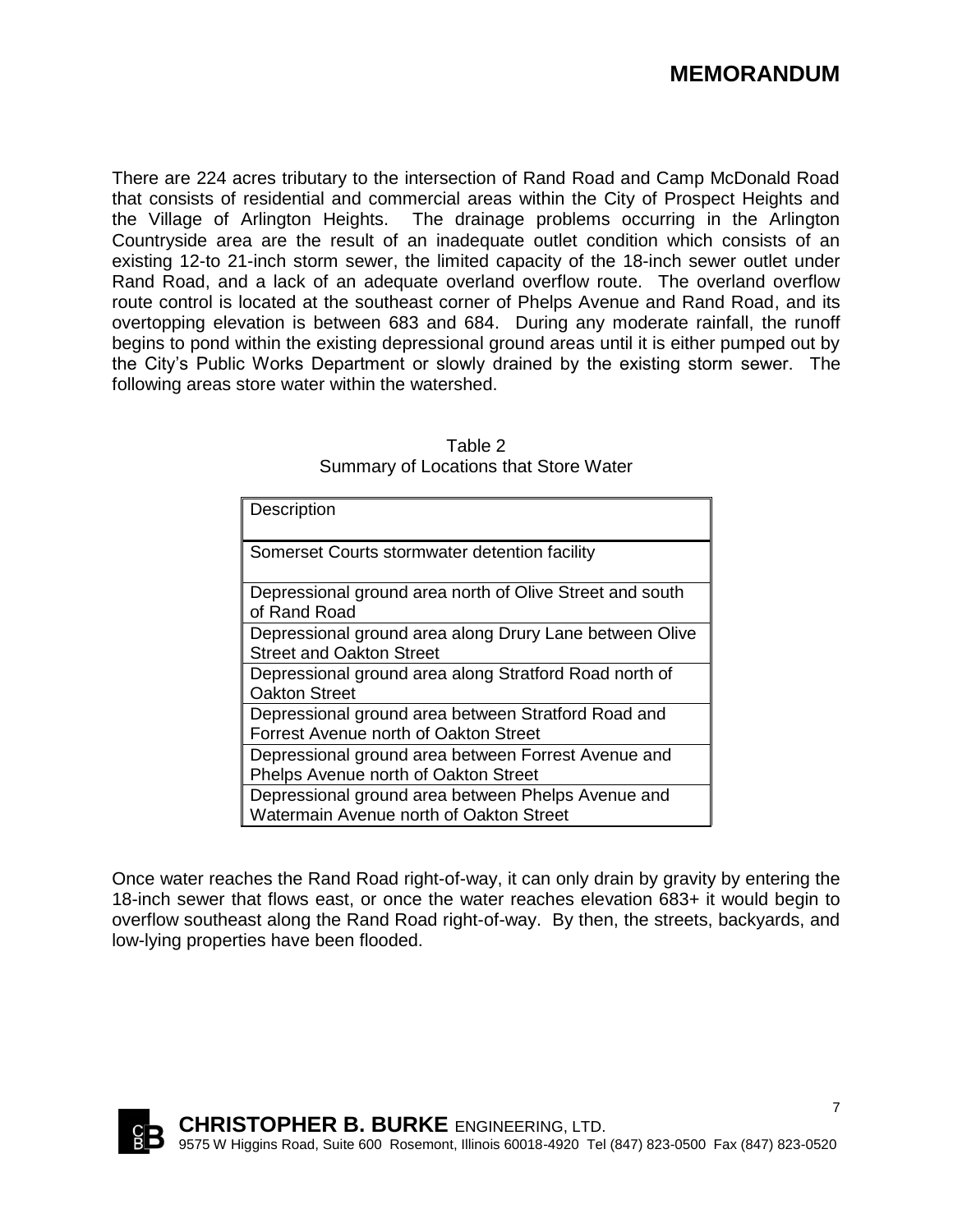| Arlington Countryside Study Area                               |                                                          |                                                                            |                                                                      |                                            |  |  |  |  |
|----------------------------------------------------------------|----------------------------------------------------------|----------------------------------------------------------------------------|----------------------------------------------------------------------|--------------------------------------------|--|--|--|--|
| <b>Flood Questionnaire Summary</b>                             |                                                          |                                                                            |                                                                      |                                            |  |  |  |  |
| Location                                                       | <b>Questionnaires</b><br><b>Submitted</b><br>to the City | <b>Basement</b><br><b>Flooding</b><br><b>(questionnaires</b><br>reporting) | <b>Basement</b><br><b>Flooding Depth</b><br><b>Reported (ranges)</b> | <b>Total</b><br><b>Damage</b><br>Reported* |  |  |  |  |
| Drury Lane                                                     |                                                          | None reported                                                              | None reported                                                        | \$5,000                                    |  |  |  |  |
| Phelps Avenue                                                  | 3                                                        |                                                                            | 1 to 8 inches                                                        | \$12,000                                   |  |  |  |  |
| <b>Stratford Road</b>                                          | റ                                                        |                                                                            | $3.5$ to $5+$ feet                                                   | \$25,550                                   |  |  |  |  |
| \$30,000<br>Forrest Ave<br>None reported<br>າ<br>None reported |                                                          |                                                                            |                                                                      |                                            |  |  |  |  |
| TOTAL                                                          | \$72,550                                                 |                                                                            |                                                                      |                                            |  |  |  |  |

TABLE 3

Table 1 summarizes the 8 flood questionnaires returned in this study area.

\*Note: The reported damages are taken directly from the flood questionnaire.

## STORMWATER DEFICIENCIES

Based on field visits, assessment of the topography, verbal communication with Public Works staff, and the limited existing storm sewer system shown on the City atlases for this area, the following stormwater deficiencies have been identified for this area:

- 1. The areas that flood are located within a "bowl" or depression with respect to the surrounding area. This can be clearly observed from Figure 2 that this condition existed prior to development. Historically, "bowl" areas were poorly drained, and farmers installed field tiles to drain them. This "bowl" condition also indicates that most rainfall that falls on the watershed will ultimately be conveyed to the "low" spot and collect and pond if the conveyance system cannot drain the flow of runoff into it.
- 2. There is one storm sewer system that drains this area, but it does not have sufficient capacity to convey the amount of runoff entering it during moderate or greater storm events as evidenced by Public Works staff and residents.
- 3. The storm sewer system, which was built by the City circa 2002, helps drain the area, but ultimately, the flow is controlled by the 18-inch storm sewer under Rand Road. The only gravity outlet for this area is the 18-inch Rand Road sewer. The storm sewer system and outlet does not have sufficient capacity to drain the system such that flooding would not occur.
- 4. No dedicated and adequate overland flow path exists to drain this area. The overflow point, should a sufficiently large storm event occur, would be the southeast corner of where Phelps Avenue and Rand Road intersect, and into the Rand Road right-of-way.

## APPROACH TO SOLUTIONS

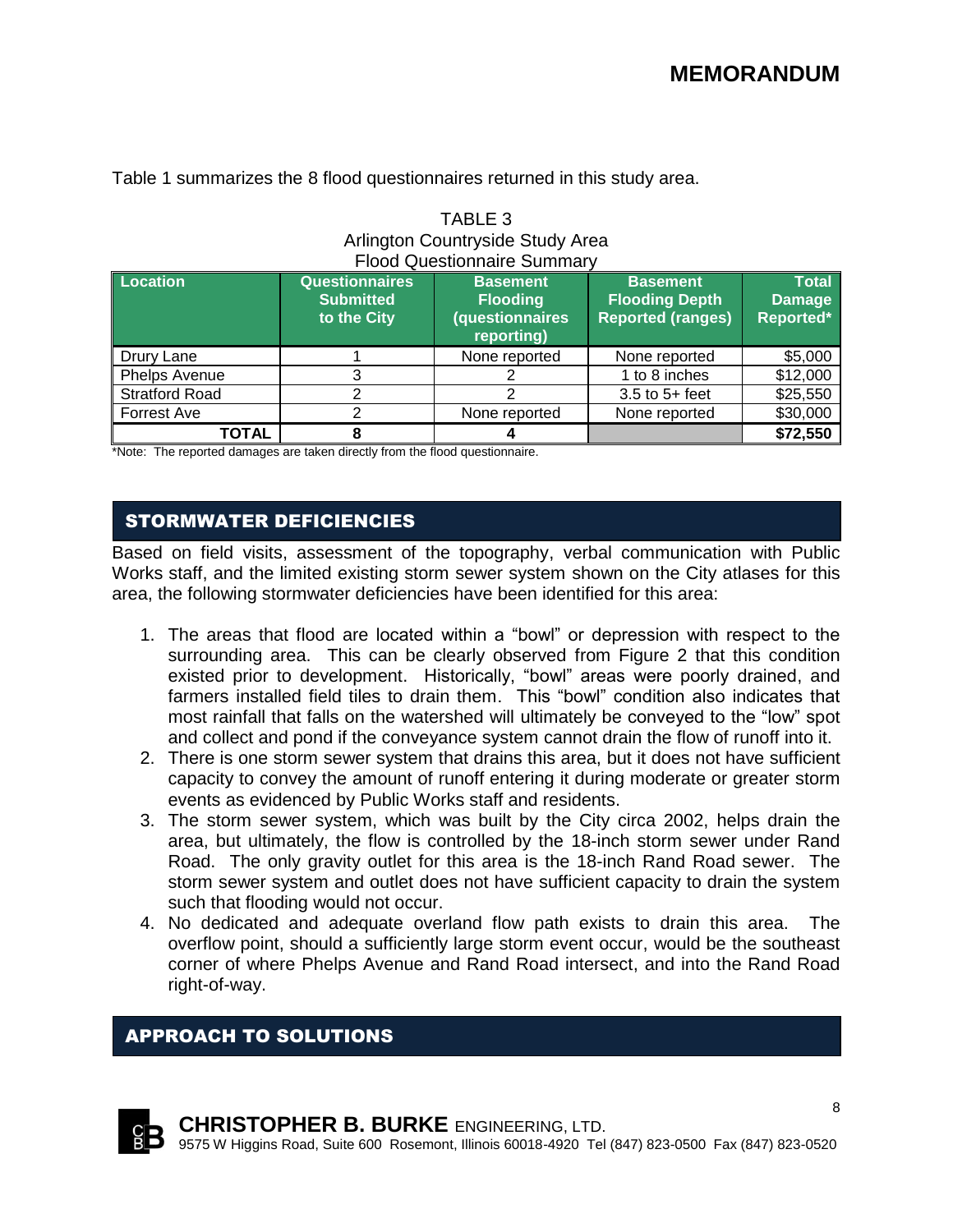9

This area experiences flooding because historically this area was a depression, and it appears that development did not substantially alter the grades, thereby the depression continues to collect water from the contributing areas as it has done before. While the storm sewer provides a means of draining this area, its capacity is exceeded for moderate to significant storm events, and the area floods. This area was developed prior to the requirement for detention storage. The circa 1960 condition depicted by the USGS HA (Figure 2) shows homes already in existence at the time, which shows approximately 30% of the homes built. There is no mapped floodplain or floodway within the Arlington Countryside area.

There are no available photographs for this area during the July 23, 2011 storm event. While sufficient field information is not available to determine the flow capacity of this storm sewer, the City did perform sewer cleaning operations, and found the pipe to be in good condition.

In general, structural approaches for alleviating flooding problems can be categorized into two types: storage creation, or conveyance improvements. Typically, conveyance improvements alone may cause impacts to downstream properties, and detailed modeling would be necessary to determine the location and magnitude of these impacts, which is beyond the scope of this study. The storm sewer system replaced an old field tile through this area, but is limited by the 18-inch storm sewer under Rand Road. Therefore, this study area stores stormwater runoff within the depressions and releases it at a relatively low rate through the 18-inch pipe under Rand Road.

Aside from possible public improvements, it is recommended that the City encourage all residents to flood-proof their homes, especially those who have experienced flooding in the past. This will reduce the risk of future flooding due to overland flow, seepage and sump pump failures. A list of simple and inexpensive flood-proofing measures has been included as Attachment 1 of this memorandum. This recommendation is in addition to any other drainage improvements on public or private property. Furthermore, as this area is redeveloped with teardowns, the City should require that proposed plans maintain the stormwater volumes that these properties hold below the 100-year storm event flooding levels.

There are various approaches to alleviating flooding for this area:

To provide a level of protection for the July 2011 event (considered to substantially  $\bullet$ represent the 100-year event), and with minimal disruption to the existing properties within Arlington Countryside, a large storm sewer would have to be constructed from Rand Road, along Camp McDonald Road, to the Old Orchard Country Club, where Tributary A to McDonald Creek is located. In addition to that trunk sewer, an upsized storm sewer system with Arlington Countryside would be required. The downstream impacts to properties along Tributary A and downstream of the Old Orchard Country Club would need to be evaluated with modeling, and it is



**CHRISTOPHER B. BURKE** ENGINEERING, LTD.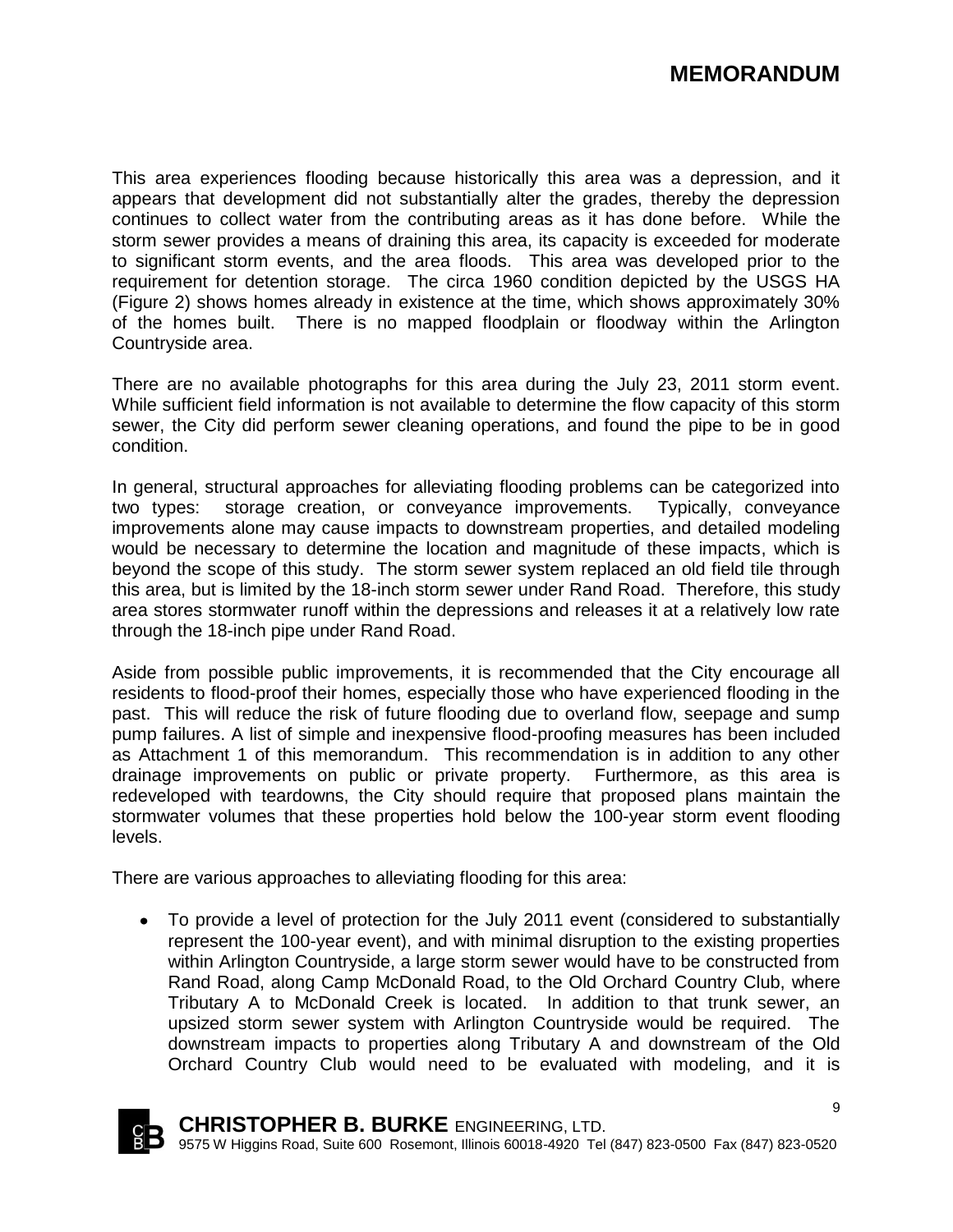anticipated that additional storage would need to be created to compensate for conveying the water at a higher rate downstream. This approach will require coordination with residential property owners, the Illinois Department of Transportation (IDOT), Cook County Highway Department (CCHD), and depending on where storage is provided, permits from the Illinois Department of Natural Resources – Office of Water Resources and the U.S. Army Corps of Engineers may be required.

- To provide a 10-year level of protection, the current level required by the City, and with minimal disruption to the existing properties within Arlington Countryside, the approach would be very similar as for the 100-year, except that the storm sewer would not be as large. The downstream impacts to properties along Tributary A and downstream of the Old Orchard Country Club would still need to be evaluated with modeling, and it is anticipated that additional storage would need to be created to compensate for convey the water at a higher rate downstream. This approach will require coordination with residential property owners, IDOT, CCHD, and depending on where storage is provided, permits from the Illinois Department of Natural Resources – Office of Water Resources and the U.S. Army Corps of Engineers may be required.
- Improve (lower) the overflow point where water begins to overtop onto the Rand Road right-of-way. This option, while relatively inexpensive, would likely not be allowed by IDOT, and would be the least effective when considering the abovedescribed options. However, this option can be combined with other approaches to the extent that IDOT would allow.
- Another option is to tap into the Arlington Heights storm sewer system. This option will require further coordination with the Village of Arlington Heights. This option could be studied in more detail if field survey and modeling of the Arlington Heights storm sewer system was performed. However, the ability to add flow to the Arlington Heights storm sewer is expected to be limited. In the past, the Village has allowed the City to pump water from Arlington Countryside to the Village's storm sewer system with portable pumps, but at a controlled rate. For this approach by itself, the levels of flooding would be unchanged for a storm with similar intensity as the July 2011 event, but the inundation times would be reduced.
- Another option would be to construct a storm sewer along Olive Street and tap into  $\bullet$ the Rand Road IDOT storm sewer system. Based on a review of ground elevations, a pump station would be required. Furthermore, IDOT would limit the flow that could enter the system. Similarly, for this approach by itself, the levels of flooding would be unchanged for a storm with similar intensity as the July 2011 event, but the inundation times would be reduced.
- The storm sewer constructed by the City circa 2002 did not lower the ponding levels within Arlington Countryside for large storm events, but reduced the time of inundation for each of the depressional areas. The continuation of that project would be to create additional storage such that flood elevations would be reduced. Due to the "bowl" topography of the site, the project constraints only allowed excavation of the backyards of properties to provide additional storage. A geotechnical analysis

**CHRISTOPHER B. BURKE** ENGINEERING, LTD. 9575 W Higgins Road, Suite 600 Rosemont, Illinois 60018-4920 Tel (847) 823-0500 Fax (847) 823-0520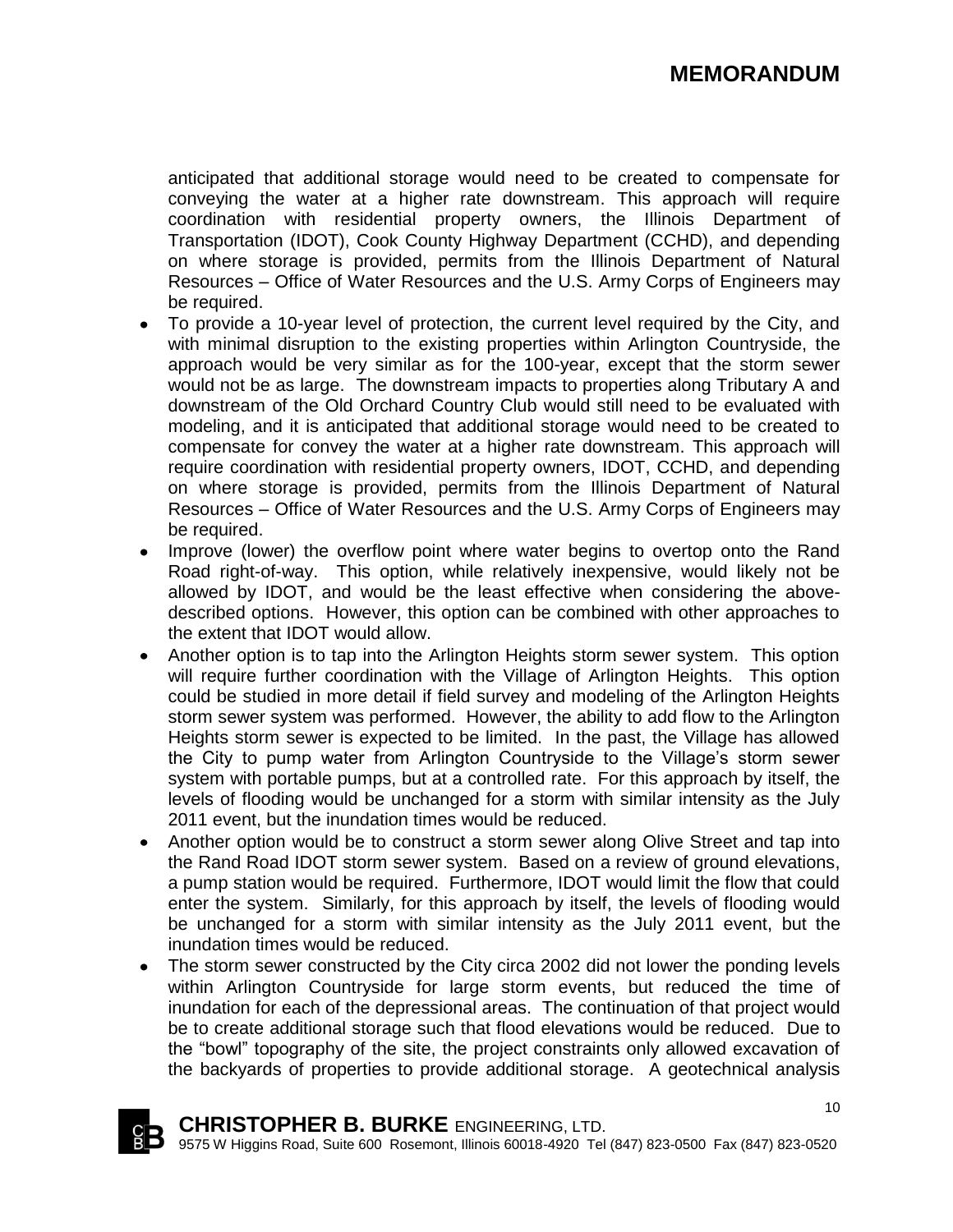will be necessary to determine the maximum depth of excavation before groundwater problems begin. This approach will require easements from all the affected properties and the heavily vegetated backyards will be disturbed during the construction process. This is the only alternative that, by itself, would not necessarily require coordinating with outside agencies, with the exception of the U.S. Army Corps of Engineers, as nearly all projects require their review.

## ALTERNATIVE DRAINAGE SOLUTIONS

The possible drainage solutions for the Arlington Countryside study area were developed at a concept level based on feasibility of implementation and cost effectiveness. Based on this analysis, CBBEL identified the following alternatives to reduce the risk of flooding in this area:

- 1. This alternative would consist of a conveyance project from Arlington Countryside to Tributary A to McDonald Creek at the Old Orchard Country Club, and storage creation to mitigate the increases in flow that would be expected to occur downstream of the Old Orchard Country Club due to larger storm sewer outfall. This would require modeling not only the Arlington Countryside system but the Camp McDonald Road drainage system. The Tributary A model developed as part of the Metropolitan Water Reclamation District (MWRD) watershed study would be used to couple with the other models to evaluate downstream impacts. Within this alternative, various levels of protection can be analyzed. While the conveyance from Arlington Countryside should be feasible within IDOT and CCHD right-of-way regardless of the size of the storm sewer, creating sufficient storage to mitigate increases will be challenging given already existing flooding problems within this tributary, and the apparent lack of open space that doesn't already have a dedicated use. It is recommended that the 5-year, 10-year, and 100-year levels be investigated for cost versus flooding levels. It would appear that the improvements that the City performed circa 2002 had some positive impacts in the intervening years, and protecting for a storm with similar intensity as the July 2011 event will have a relatively high cost.
- 2. This alternative would consist of pumping water to either or both the IDOT Rand Road system and the Arlington Heights storm sewer system. The existing system is a gravity-drained system that is limited by both the outlet pipe size under Rand Road and the downstream system's inherent design to also capture areas east of Rand Road. A new storm sewer system can be designed for Arlington Countryside to capture the flows for the design storm, and these would be pumped to either or both the IDOT and Arlington Heights storm sewer systems. The rate of pumping would be limited by the capacity of these storm sewers. This alternative is probably more practical in combination with one of the other alternatives as a means to optimize costs or impacts to private property.

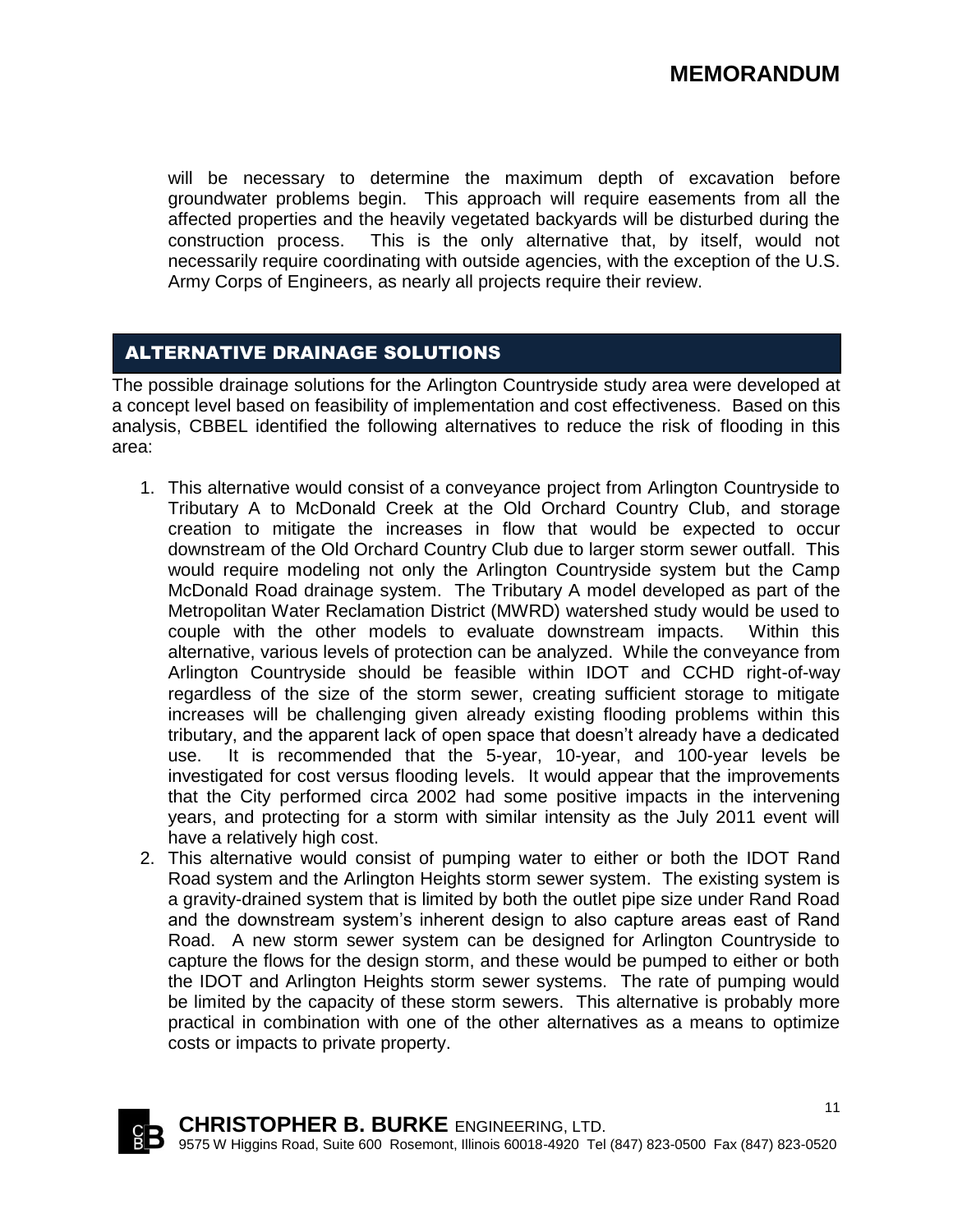- 3. This alternative can be considered a continuation of the project the City completed circa 2002, which was replacing the field tile with a storm sewer system. If a larger conveyance option, as suggested by either of the first two alternatives described above, is not feasible, then "on site" storage is necessary. Because the Arlington Countryside area is fully developed (with the exception of 1 lot off Phelps Avenue), there are no dedicated open spaces. Therefore, storage would have to be created within the backyards of the existing properties. The storage areas would be located as follows:
	- Between Windsor Drive and Drury Lane
	- Between Drury Lane and Stratford Road
	- Between Stratford Road and Forrest Avenue
	- Between Forrest Avenue and Phelps Avenue

The depth below existing ground of these storage areas would vary between 4 and 6 feet, and the side slopes would be approximately 5 to 1. These storage areas would impact the usability of the backyards and the likelihood of relocating some of the detached garages. A geotechnical analysis would be required to verify the viability of the depths and the groundwater levels, which may require constant pumping. Its construction would occur entirely with the City corporate limits. This alternative could either be with or without a pump station. If no pump station is used, then the ability to create storage will be limited by the existing gravity storm sewer, and the corresponding level of protection would be less than if a pump station is used and the storage areas are deeper.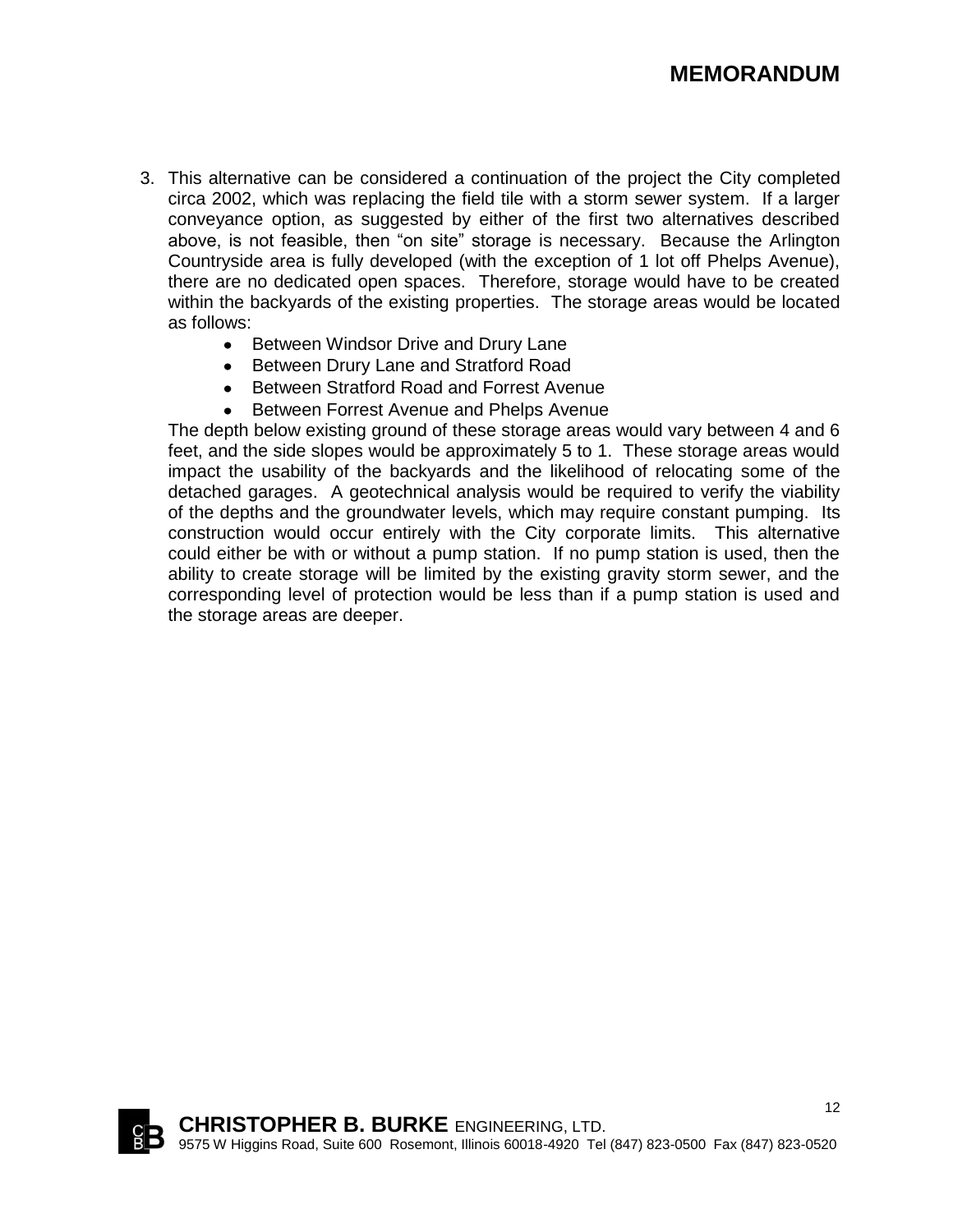## RECOMMENDATIONS

Based on this analysis, CBBEL presents the pros and cons of each alternative, and provides estimated costs and a recommendation.

### TABLE 3 Arlington Countryside Flooding Problem Area Alternatives Analysis Summary

| <b>Alternative</b> | <b>Description</b>                                                                                                                                 | <b>Pros</b>                                                                                                                                                 | <b>Cons</b>                                                                                                                                                                                                               |
|--------------------|----------------------------------------------------------------------------------------------------------------------------------------------------|-------------------------------------------------------------------------------------------------------------------------------------------------------------|---------------------------------------------------------------------------------------------------------------------------------------------------------------------------------------------------------------------------|
| 1                  | Conveyance<br>improvements<br>from Arlington<br>Countryside<br>to Camp<br>McDonald<br>Road, and<br>storage<br>creation along<br><b>Tributary A</b> | • May substantially reduce flooding<br>within Arlington Countryside,<br>depending on the level of protection<br>• Least impact to residential<br>properties | • Will require mitigating storage<br>within Tributary A<br>Will require CCHD and IDOT<br>$\bullet$<br>permits                                                                                                             |
| $\overline{2}$     | Pump flows<br>into Arlington<br>Heights<br>and/or IDOT<br>storm sewer<br>system                                                                    | • May lower the flooding levels for<br>smaller storms<br>• Will decrease inundation times<br>• Least impact to residential<br>properties                    | • Will not eliminate flooding or level<br>of inundation for large storm events<br>Will require permit from IDOT and<br>$\bullet$<br>Arlington Heights                                                                     |
| $\overline{3}$     | Storage<br>Creation<br>within<br>Arlington<br>Countryside<br>(no pumping)                                                                          | • May lower the flooding levels for<br>smaller storms<br>• Will decrease inundation times                                                                   | Will not eliminate flooding or level<br>$\bullet$<br>of inundation for large storm events<br>Will require drainage easements<br>Less benefits than alternative with<br>$\bullet$<br>pumping                               |
| 3A                 | Storage<br>Creation<br>between<br>Forrest and<br>Stratford<br>Countryside<br>(no pumping)                                                          | • To be done as a first phase of more<br>improvements as funds become<br>available<br>• May lower the flooding levels for<br>small storms in this area only | Will not eliminate flooding or level<br>$\bullet$<br>of inundation for large storm events<br>Limited benefit<br>$\bullet$                                                                                                 |
| 4                  | Storage<br>creation<br>within<br>Arlington<br>Countryside<br>(with<br>pumping)                                                                     | • May lower the flooding levels for<br>smaller storms<br>• Will decrease inundation times                                                                   | • Will not eliminate flooding or level<br>of inundation for large storm events<br>Will require drainage easements<br>$\bullet$<br>Pump station is a significant cost                                                      |
| 4A                 | Alternative 2<br>plus<br>Alternative 3A<br>with a deeper<br>basin with<br>retaining<br>walls                                                       | • May lower the flooding levels for<br>smaller storms<br>• Will decrease inundation times                                                                   | Will not eliminate flooding or level<br>$\bullet$<br>of inundation for large storm events<br>Will require permit from IDOT and<br>Arlington Heights<br>Retaining walls adjacent to<br>$\bullet$<br>residential properties |

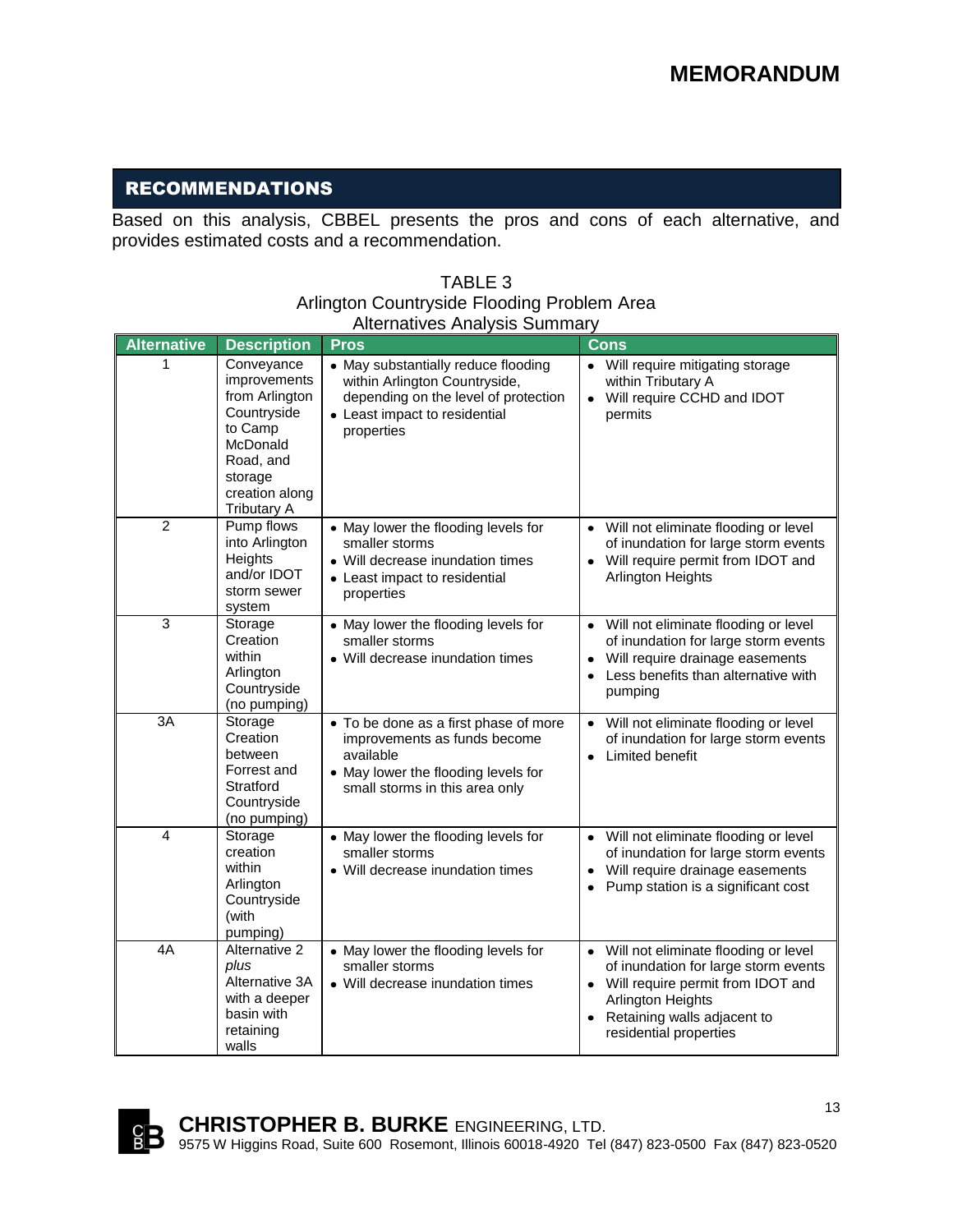Table 4 below provides a summary of conceptual cost estimates associated with each of the above alternatives. The detailed conceptual cost estimates can be found under Attachment 2.

| <b>Alternative</b>      | <b>Description</b>                                                                                                              | <b>Estimated Cost</b> |
|-------------------------|---------------------------------------------------------------------------------------------------------------------------------|-----------------------|
|                         | Conveyance<br>improvements from<br>Arlington Countryside to<br>Camp McDonald Road,<br>and storage creation<br>along Tributary A | \$3,130,000           |
| $\mathfrak{p}$          | Pump flows into<br>Arlington Heights and/or<br><b>IDOT</b> storm sewer<br>system                                                | \$670,000             |
| 3                       | Storage Creation within<br>Arlington Countryside<br>(no pumping)                                                                | \$1,250,000           |
| 3A                      | <b>Storage Creation</b><br>between Forrest and<br><b>Stratford Countryside</b><br>(no pumping)                                  | \$390,000             |
| $\overline{\mathbf{A}}$ | Storage creation within<br>Arlington Countryside<br>(with pumping)                                                              | \$1,760,000           |
| 4A                      | Alternative 2 plus<br>Alternative 3A with a<br>deeper basin with<br>retaining walls                                             | \$1,860,000           |

| TABLE 4                                     |
|---------------------------------------------|
| Arlington Countryside Flooding Problem Area |
| <b>Alternatives Analysis Cost Summary</b>   |

Based on the above, CBBEL recommends the following:

- The City should meet with IDOT to discuss pumping to their system for Alternative 2 and 4; and also to discuss the feasibility of installing a large storm sewer under Alternative 1. This meeting would establish the constraints that the City will need to conform to in performing detailed modeling.
- The City should meet with CCHD to discuss the possibility of installing a large storm sewer under Alternative 1. This meeting would establish the constraints that the City will need to conform to in performing detailed modeling, and developing Alternative 1 further.
- The City should meet with Arlington Heights to discuss the possibility of a pump station to their system. Historically, the Village has allowed the City to pump water given certain constraints.

**CHRISTOPHER B. BURKE** ENGINEERING, LTD. 9575 W Higgins Road, Suite 600 Rosemont, Illinois 60018-4920 Tel (847) 823-0500 Fax (847) 823-0520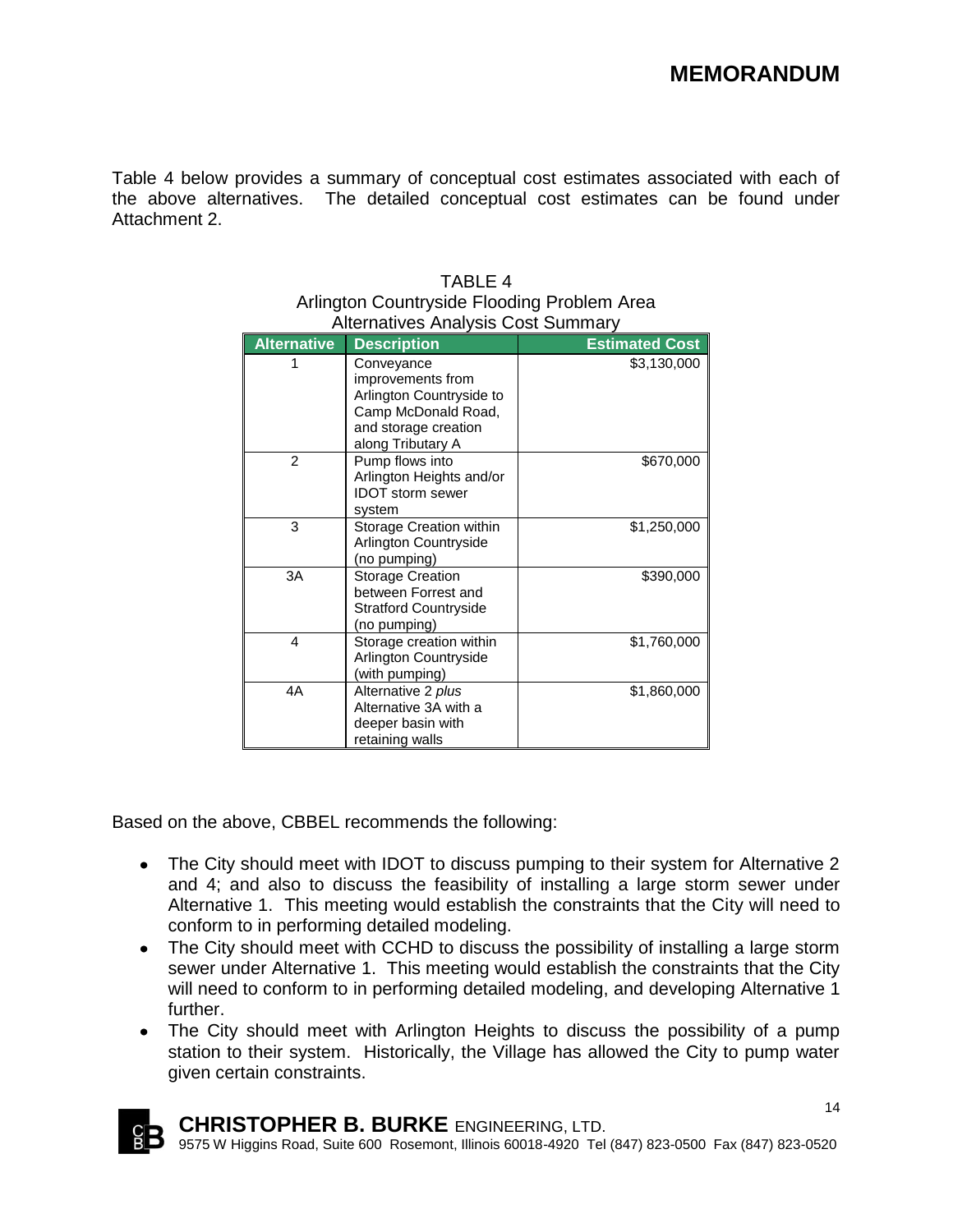## **MEMORANDUM**

- The City should conduct public meetings with the Arlington Countryside residents to determine whether they are amenable to creating storage areas in their backyards. At this point, it is anticipated that all four storage areas described above would be necessary given the limited space and ability to go deep.
- Alternative 1 requires additional detailed preliminary engineering analyses, including a large modeling effort to develop a solution that does not flood other City properties. It requires the highest level of stakeholder coordination. It is suggested that the City attempt the above steps first prior to committing resources to Alternative 1. As a first step to this, it is recommended that the City meet with the Mount Prospect Park District to discuss how much of the Old Orchard Country Club can be disturbed to create additional storage. Finding locations to create storage downstream is anticipated to be challenging.
- Alternative 3A is the least cost alternative and would only benefit the flooding at Forrest Avenue for smaller storms. However, this could be considered a first phase of storage creation as part of a larger improvement alternative as funds become available. As such, Alternative 3A is a cost effective first step in alleviating some of the flooding in the Forrest Avenue low area.
- Alternative 4A would maximize the storage of Alternative 3A by excavating deeper and pumping it out. However, retaining walls would be necessary.

ELG/ E:\Word\MEMOS\2012\M 11-412 Prospect Heights Arlington Countryside Area 091812.docx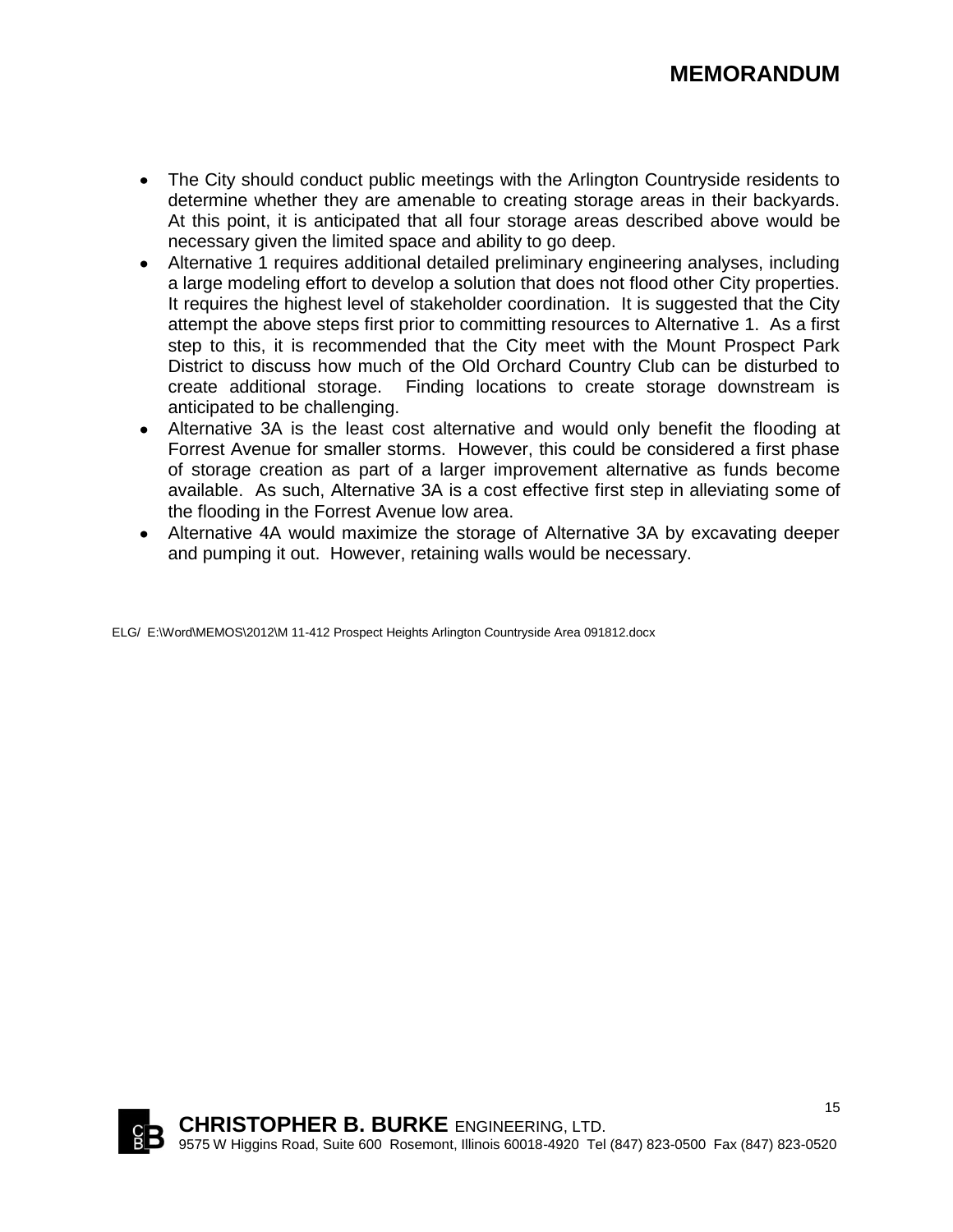## **Attachment 1** Flood-proofing Techniques

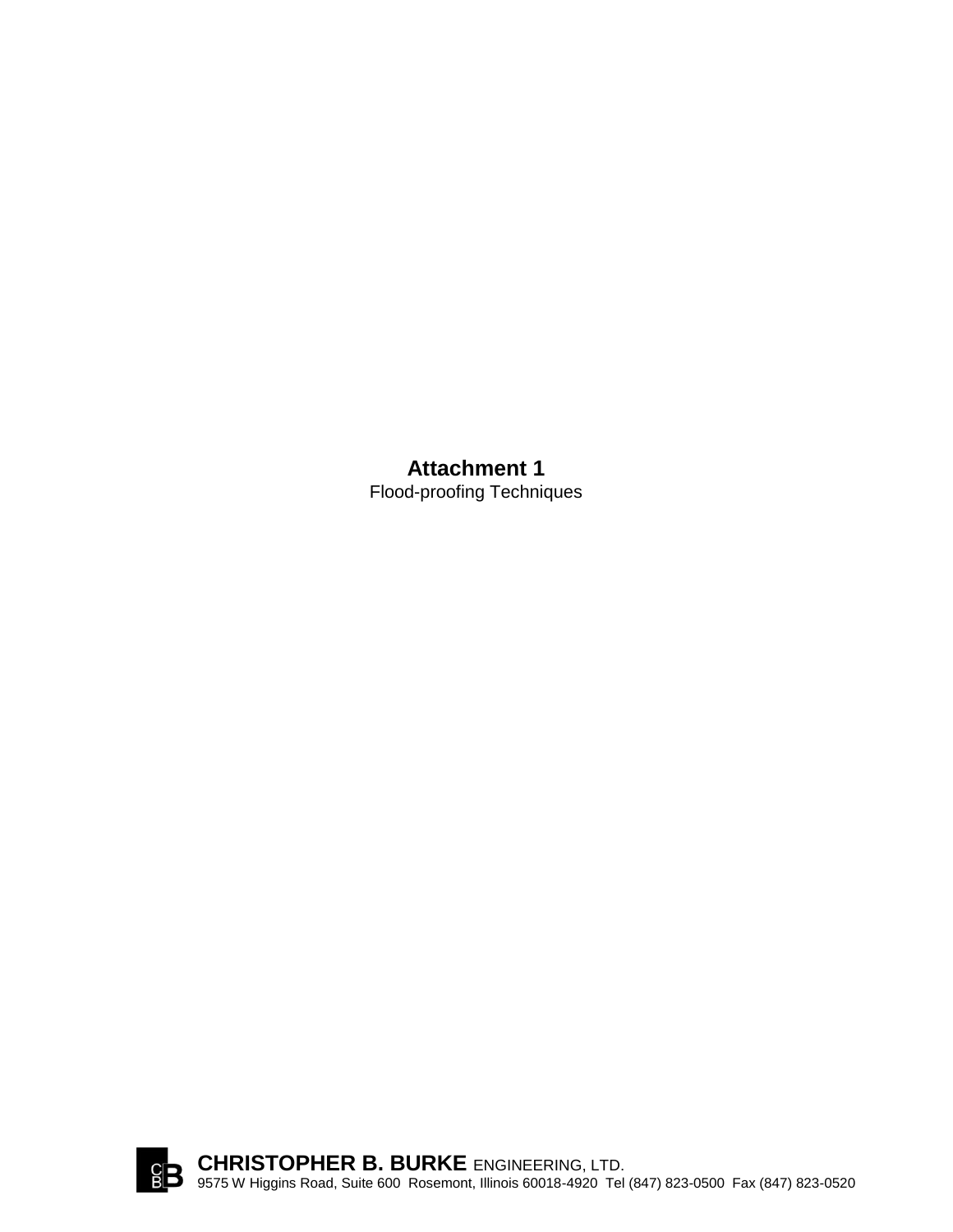## TIPS ON FLOOD PREVENTION FOR HOMEOWNERS

- $\triangleright$  Clean gutters and install gutter covers to prevent clogging.
- $\triangleright$  Redefine and clear swales throughout yard to allow an appropriate drainage way for storm water runoff.
- $\triangleright$  Raise the low entry elevation at which storm water can enter your home by berming around basement doorways or windows. A pump may be required to drain water away from inside the berm.
- $\triangleright$  Verify existing sump pump and outlet pipe have sufficient capacity for discharging during intense storm events.
- $\triangleright$  Provide a relief outlet for the sump pump outside of the house that is a safe distance from the foundation in case of surcharge, frozen outlet pipe, or other blockage.
- $\triangleright$  Install a backup source of power for sump pump in case of electrical power failure.
- $\triangleright$  Extend downspouts away from the foundation 5-10 feet.
- $\triangleright$  Repair foundation cracks throughout basement to prevent seepage.
- $\triangleright$  Raise the low-entry elevation of window wells and/or install drains in the window wells and connect them to the sump pump system.
- $\triangleright$  Install glass block windows in place of basement windows (except escape window) to prevent water inflow or infiltration.
- $\triangleright$  If a storm sewer structure is adjacent to the lot, an underdrain system could be installed to collect excess runoff, any remaining seepage or any infiltration resulting from hydrostatic pressure.
- $\triangleright$  For homes with a reverse-slope driveway, raise the sidewalk elevation to reduce the risk of standing water in the street draining down the driveway and into the garage.
- $\triangleright$  To further reduce the risk of flooding for homes with reverse slope driveways, it may be necessary to convert the lower level garage into a basement and completely fill in the reverse-slope driveway.

The recommendations provided above may not eliminate flooding or flood damage within the residence; however, if installed correctly they should effectively reduce the risk of flooding. It is should also be noted that any of the recommendations may be implemented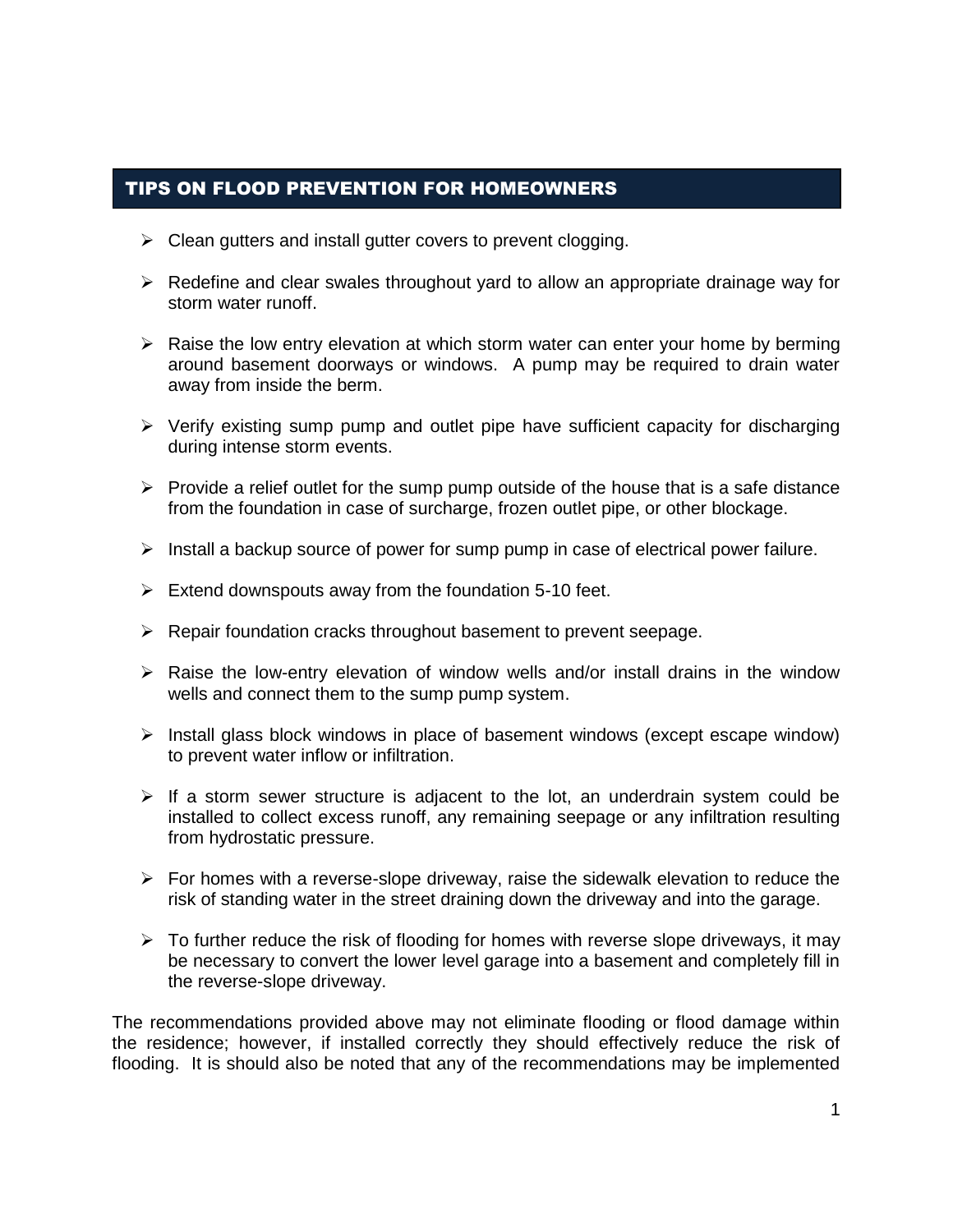individually, however, many suggestions may be used in conjunction with one another to provide a greater impact in helping to reduce the risk of future flood damage.

## WEBSITE LINKS FOR FLOOD PREVENTION

Lake County Stormwater Management Commission Website <http://www.co.lake.il.us/smc/citizens/default.asp>

"Repairing Your Flooded Home" by FEMA and the Red Cross [http://www.co.lake.il.us/smc/fwa/ARC\\_RepFloodedHome.pdf](http://www.co.lake.il.us/smc/fwa/ARC_RepFloodedHome.pdf)

"Drainage Around Your Home" by the National Resource Conservation Service <http://www.co.lake.il.us/smc/citizens/drainbro.pdf>

"Homeowners Guide to Retrofitting: Six Ways to Protect Your Home from Flooding" by FEMA

<http://www.fema.gov/rebuild/mat/rfit.shtm>

"Guide to Flood Protection in Northeastern Illinois" by the Illinois Association for Floodplain and Stormwater Management [http://www.illinoisfloods.org/documents/Guide\\_to\\_Flood\\_Prot--March\\_06.pdf](http://www.illinoisfloods.org/documents/Guide_to_Flood_Prot--March_06.pdf)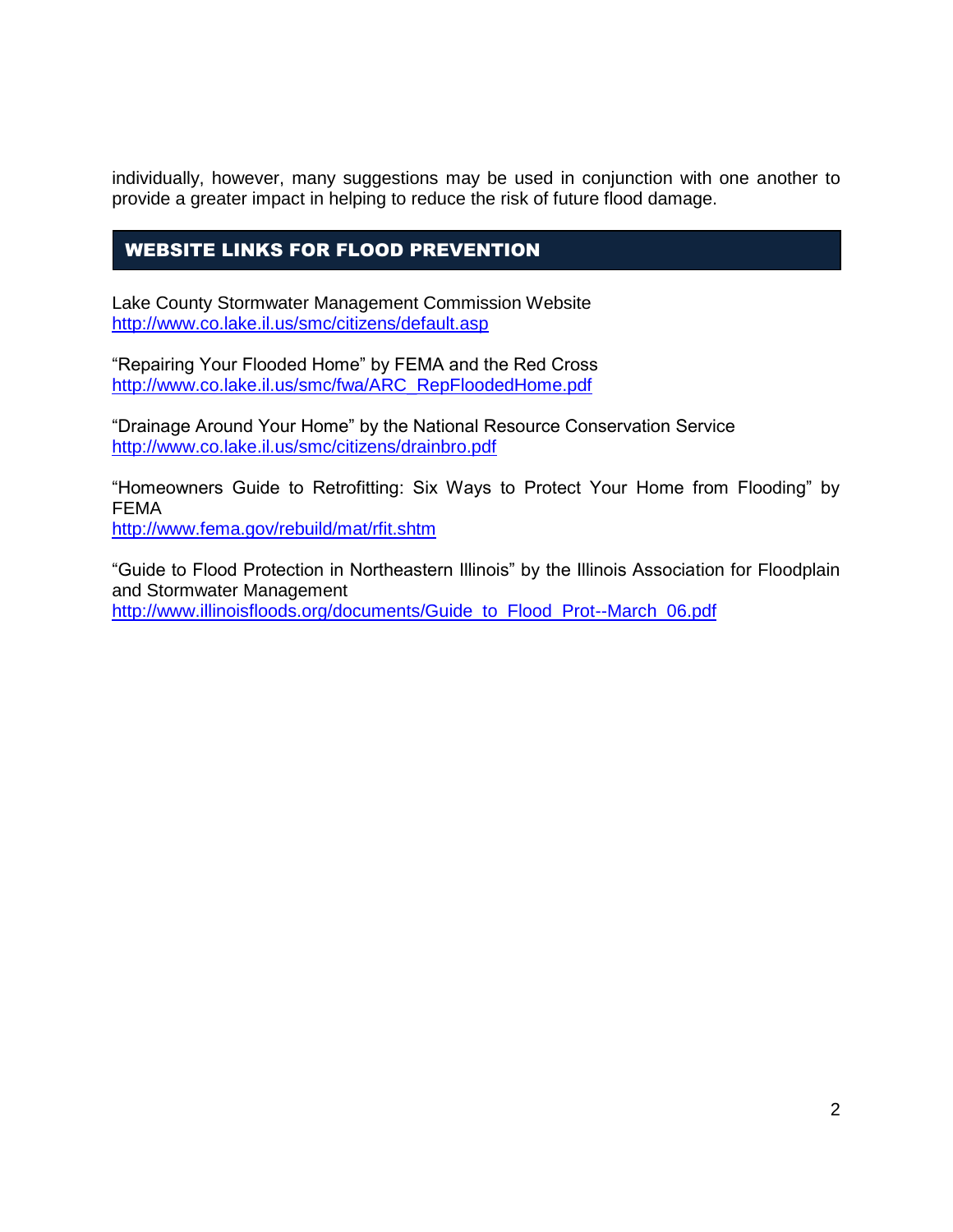**Attachment 2** Cost Estimates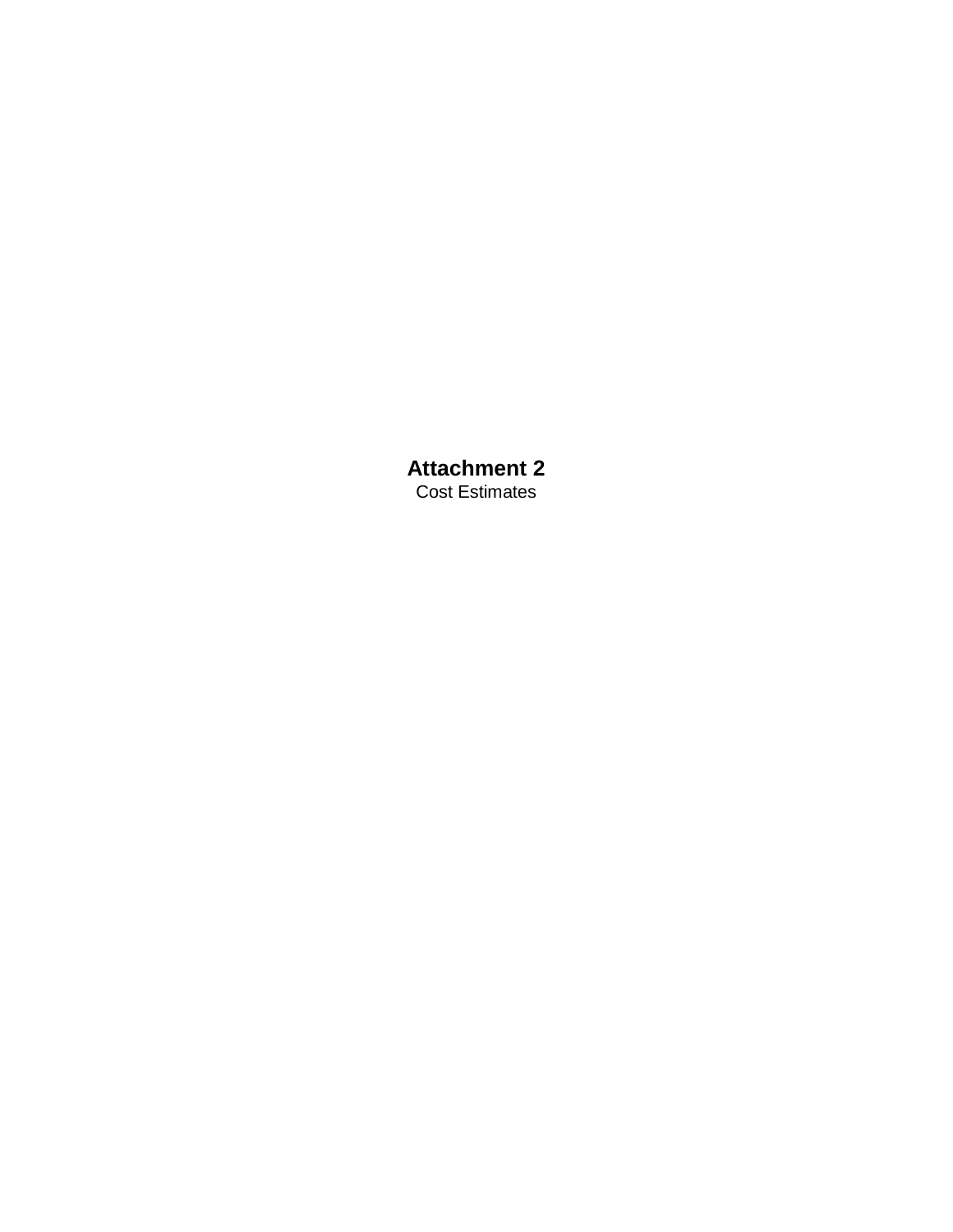| <b>ITEMS</b>                                                   | UNIT        | <b>QUANTITY</b> | <b>UNIT PRICE</b> | <b>TOTAL COST</b> |
|----------------------------------------------------------------|-------------|-----------------|-------------------|-------------------|
| <b>TREE REMOVAL</b>                                            | <b>ACRE</b> | 0.3             | \$15,000.00       | \$4,500.00        |
| <b>TREE ROOT PRUNING</b>                                       | <b>EACH</b> | 15              | \$200.00          | \$3,000.00        |
| TOPSOIL FURNISH AND PLACE, 4"                                  | SQ YD       | 3350            | \$5.00            | \$16,750.00       |
| SEEDING WITH EROSION CONTROL BLANKET                           | SQ YD       | 3350            | \$5.00            | \$16,750.00       |
| STABILIZED CONSTRUCTION ENTRANCE                               | <b>EACH</b> | 1               | \$3,500.00        | \$3,500.00        |
| <b>TRENCH BACKFILL, SPECIAL</b>                                | CU YD       | 1150            | \$45.00           | \$51,750.00       |
| STORM SEWER, RCP 30"                                           | <b>FOOT</b> | 290             | \$110.00          | \$31,900.00       |
| STORM SEWER, RCP 54"                                           | <b>FOOT</b> | 3820            | \$130.00          | \$496,600.00      |
| <b>STONE RIPRAP, CLASS A4</b>                                  | SQ YD       | 40              | \$30.00           | \$1,200.00        |
| PROPOSED MANHOLE, 7' DIA                                       | EACH        | 16              | \$6,500.00        | \$104,000.00      |
| HOT-MIX ASPHALT DRIVEWAY PAVEMENT, 6"                          | SQ YD       | 300             | \$55.00           | \$16,500.00       |
| PORTLAND CEMENT CONCRETE DRIVEWAY PAVEMENT, 6 INCH             | SQ YD       | 200             | \$65.00           | \$13,000.00       |
| <b>DRIVEWAY PAVEMENT REMOVAL</b>                               | SQ YD       | 500             | \$10.00           | \$5,000.00        |
| PRECAST REINFORCED CONCRETE FLARED END SECTIONS 54" WITH GRATE | <b>EACH</b> | 1               | \$4,000.00        | \$4,000.00        |
| CLASS D PATCHES, 12 INCHES                                     | SQ YD       | 265             | \$75.00           | \$19,875.00       |
| <b>CURB AND GUTTER REMOVAL AND REPLACEMENT</b>                 | <b>FOOT</b> | 120             | \$40.00           | \$4,800.00        |
| <b>TRAFFIC CONTROL</b>                                         | <b>LSUM</b> |                 | \$50,000.00       | \$50,000.00       |
| <b>CONSTRUCTION LAYOUT</b>                                     | <b>LSUM</b> | 1               | \$30,000.00       | \$30,000.00       |
| <b>IDOT COORDINAITON AND PERMITTING</b>                        | <b>LSUM</b> |                 | \$40,000.00       | \$40,000.00       |

MITIGATION STORAGE (TO BE DETERMINED BY MODELING)

| <b>EARTH EXCAVATION</b>                      | CU YD | 24300 | \$40.00 | \$972,000.00 |
|----------------------------------------------|-------|-------|---------|--------------|
| TOPSOIL FURNISH AND PLACE. 6"                | SQ YD | 12600 | \$6.00  | \$75,600.00  |
| <b>ISEEDING WITH EROSION CONTROL BLANKET</b> | SQ YD | 12600 | \$5.00  | \$63,000.00  |

| $SUB TOTAL =$ | \$2,023,725.00 |
|---------------|----------------|
|               |                |

 $CONTINGENCY (30%) =$  \$607,117.50

CONSTRUCTION TOTAL = \$2,630,842.50

DESIGN ENGINEERING (10%) = \$197,313.19

CONSTRUCTION OBSERVATION  $(10\%) =$  \$197,313.19

PERMITTING (5.0%) = \$101,186.25

**TOTAL PROJECT COST INCLUDING ENGINEERING =** \$3,126,655.13

NOTE: THIS ESTIMATE DOES NOT INCLUDE ROW ACQUISTION, TEMPORARY OR CONSTRUCTION EASEMENTS, RELOCATING ANY UTILITIES, OR RELOCATING ANY PRIVATE PROPERTY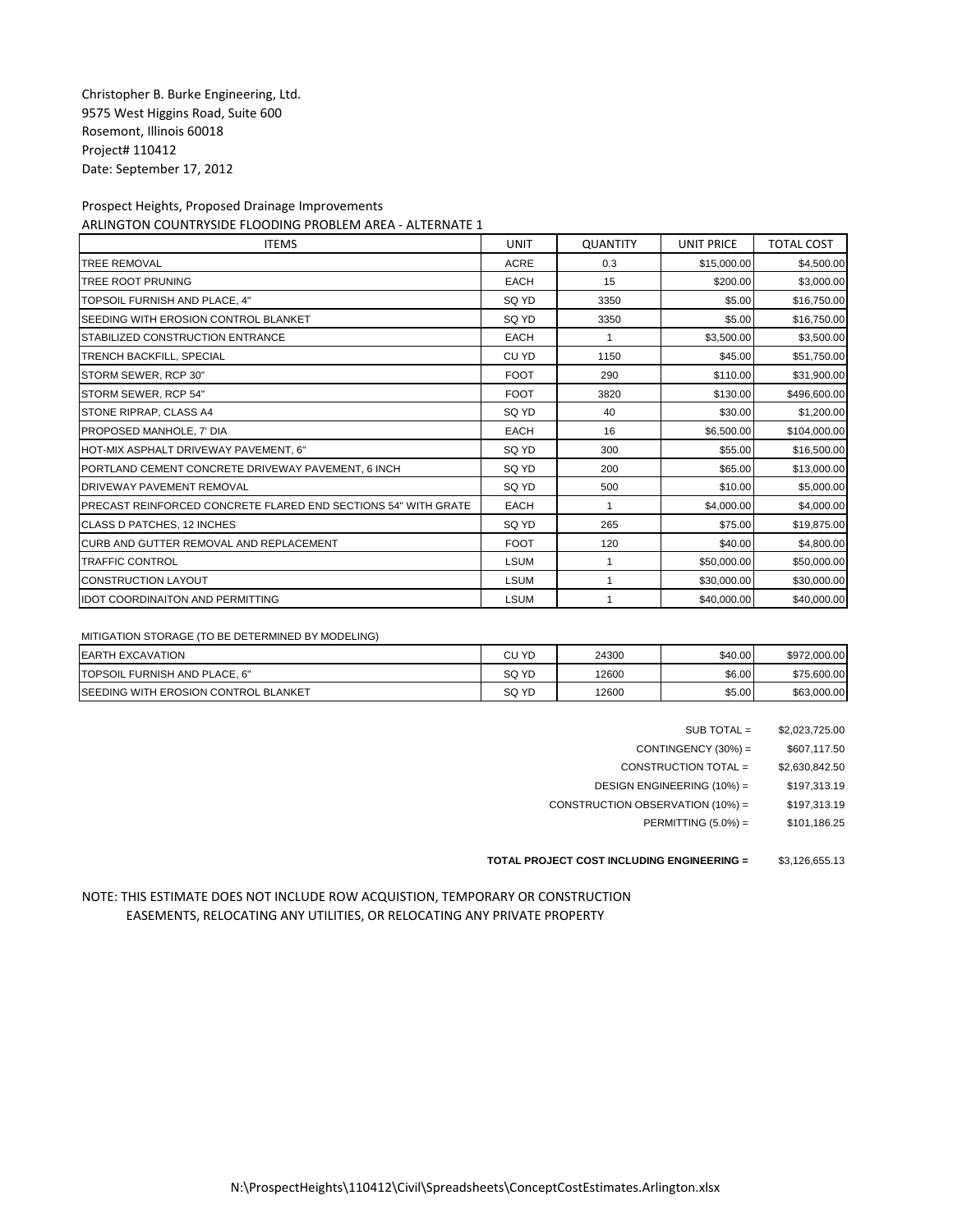| <b>ITEMS</b>                                       | <b>UNIT</b> | <b>QUANTITY</b> | <b>UNIT PRICE</b> | <b>TOTAL COST</b> |
|----------------------------------------------------|-------------|-----------------|-------------------|-------------------|
| <b>TREE REMOVAL</b>                                | <b>ACRE</b> | 0.1             | \$15,000.00       | \$1,500.00        |
| TREE ROOT PRUNING                                  | <b>EACH</b> | 3               | \$200.00          | \$600.00          |
| TOPSOIL FURNISH AND PLACE, 4"                      | SQ YD       | 360             | \$5.00            | \$1,800.00        |
| SEEDING WITH EROSION CONTROL BLANKET               | SQ YD       | 360             | \$5.00            | \$1,800.00        |
| <b>TRENCH BACKFILL, SPECIAL</b>                    | CU YD       | 60              | \$45.00           | \$2,700.00        |
| <b>FORCE MAIN</b>                                  | <b>FOOT</b> | 600             | \$50.00           | \$30,000.00       |
| PROPOSED MANHOLE, 4' DIA                           | <b>EACH</b> |                 | \$4,000.00        | \$4,000.00        |
| HOT-MIX ASPHALT DRIVEWAY PAVEMENT, 6"              | SQ YD       | 40              | \$55.00           | \$2,200.00        |
| PORTLAND CEMENT CONCRETE DRIVEWAY PAVEMENT, 6 INCH | SQ YD       | 20              | \$65.00           | \$1,300.00        |
| <b>DRIVEWAY PAVEMENT REMOVAL</b>                   | SQ YD       | 60              | \$10.00           | \$600.00          |
| CLASS D PATCHES, 12 INCHES                         | SQ YD       | 20              | \$75.00           | \$1,500.00        |
| CURB AND GUTTER REMOVAL AND REPLACEMENT            | <b>FOOT</b> | 20              | \$40.00           | \$800.00          |
| <b>TRAFFIC CONTROL</b>                             | <b>LSUM</b> |                 | \$5,000.00        | \$5,000.00        |
| <b>CONSTRUCTION LAYOUT</b>                         | <b>LSUM</b> |                 | \$5,000.00        | \$5,000.00        |
| <b>PUMP STATION</b>                                | <b>LSUM</b> |                 | \$370,000.00      | \$370,000.00      |

SUB TOTAL = \$428,800.00

 $CONTINGENCY (30%) =$  \$128,640.00

CONSTRUCTION TOTAL = \$557,440.00

DESIGN ENGINEERING (10%) = \$41,808.00

CONSTRUCTION OBSERVATION  $(10\%) =$  \$41,808.00

PERMITTING (5.0%) = \$21,440.00

**TOTAL PROJECT COST INCLUDING ENGINEERING =** \$662,496.00

### NOTE: THIS ESTIMATE DOES NOT INCLUDE ROW ACQUISTION, TEMPORARY OR CONSTRUCTION EASEMENTS, RELOCATING ANY UTILITIES, OR RELOCATING ANY PRIVATE PROPERTY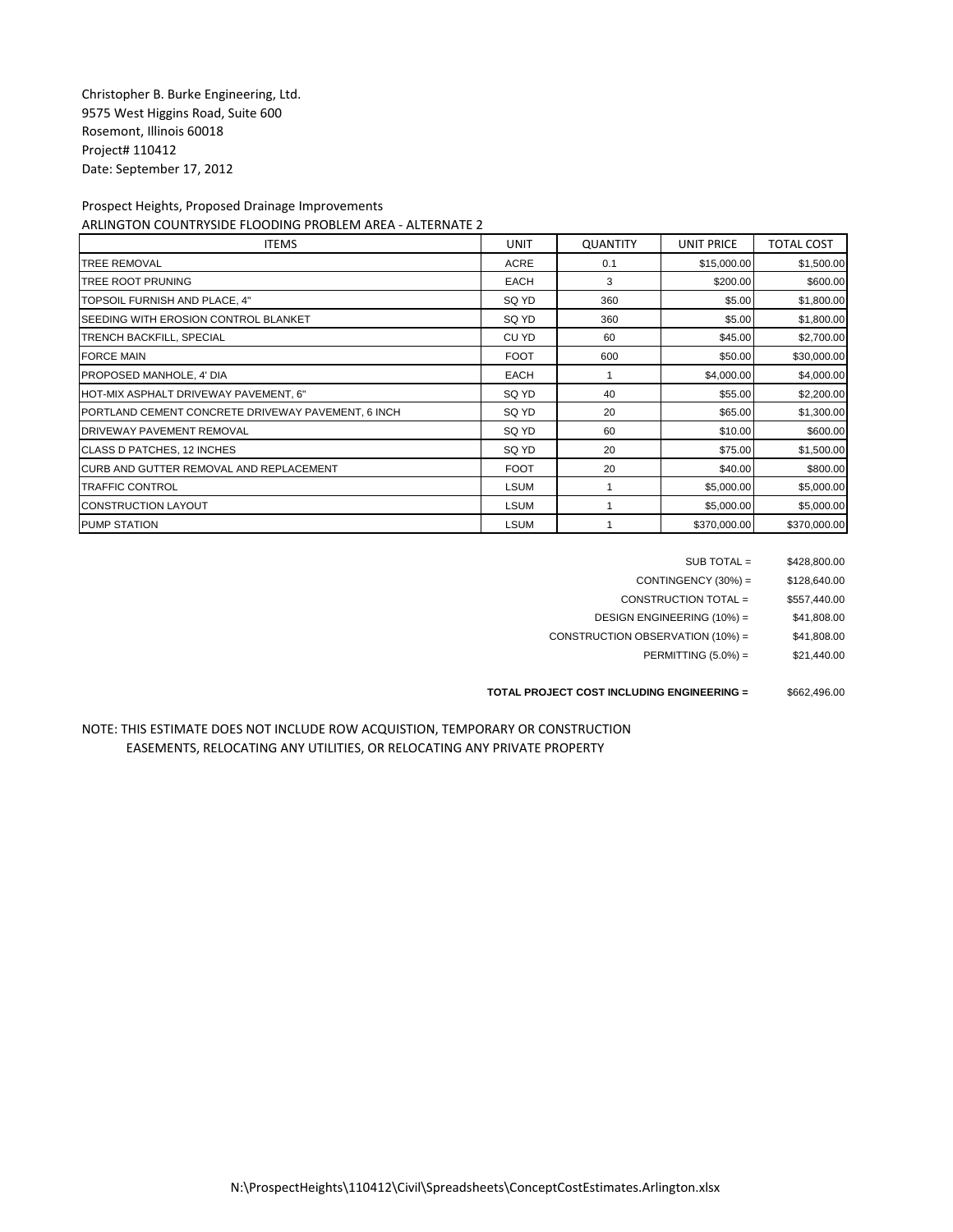| <b>ITEMS</b>                                        | <b>UNIT</b> | <b>QUANTITY</b> | <b>UNIT PRICE</b> | <b>TOTAL COST</b> |
|-----------------------------------------------------|-------------|-----------------|-------------------|-------------------|
| <b>TREE REMOVAL</b>                                 | <b>ACRE</b> | 1.5             | \$15,000.00       | \$22,500.00       |
| TREE ROOT PRUNING                                   | <b>EACH</b> | 20              | \$200.00          | \$4,000.00        |
| <b>EARTH EXCAVATION</b>                             | CU YD       | 9760            | \$40.00           | \$390,400.00      |
| TOPSOIL FURNISH AND PLACE, 4"                       | SQ YD       | 9400            | \$5.00            | \$47,000.00       |
| SEEDING WITH EROSION CONTROL BLANKET                | SQ YD       | 9400            | \$5.00            | \$47,000.00       |
| STABILIZED CONSTRUCTION ENTRANCE                    | <b>EACH</b> | 4               | \$3,500.00        | \$14,000.00       |
| <b>TRENCH BACKFILL, SPECIAL</b>                     | CU YD       | 20              | \$45.00           | \$900.00          |
| STORM SEWER, RCP 21"                                | <b>FOOT</b> | 250             | \$90.00           | \$22,500.00       |
| PROPOSED MANHOLE, 4' DIA                            | <b>EACH</b> | 3               | \$4,000.00        | \$12,000.00       |
| PROPOSED RESTRICTOR MH, 5' DIA                      | <b>EACH</b> | 4               | \$4,500.00        | \$18,000.00       |
| PRECAST REINFORCED CONCRETE FLARED END SECTIONS 21" | <b>EACH</b> | $\overline{7}$  | \$1,000.00        | \$7,000.00        |
| CLASS D PATCHES, 12 INCHES                          | SQ YD       | 35              | \$75.00           | \$2,625.00        |
| CURB AND GUTTER REMOVAL AND REPLACEMENT             | <b>FOOT</b> | 20              | \$40.00           | \$800.00          |
| <b>TRAFFIC CONTROL</b>                              | <b>LSUM</b> |                 | \$20,000.00       | \$20,000.00       |
| <b>CONSTRUCTION LAYOUT</b>                          | <b>LSUM</b> |                 | \$40,000.00       | \$40,000.00       |

SUB TOTAL = \$648,725.00

CONTINGENCY  $(30\%) =$  \$194,617.50

CONSTRUCTION TOTAL = \$843,342.50

DESIGN ENGINEERING (10%) = \$63,250.69

CONSTRUCTION OBSERVATION  $(10\%) =$  \$63,250.69

PERMITTING (5.0%) = \$32,436.25

EASEMENTS = \$220,000.00

#### **TOTAL PROJECT COST INCLUDING ENGINEERING =** \$1,222,280.13

### NOTE: THIS ESTIMATE DOES NOT INCLUDE ROW ACQUISTION, PROPERTY ACQUISITION, TEMPORARY OR CONSTRUCTION EASEMENTS, RELOCATING ANY UTILITIES, OR RELOCATING ANY PRIVATE PROPERTY.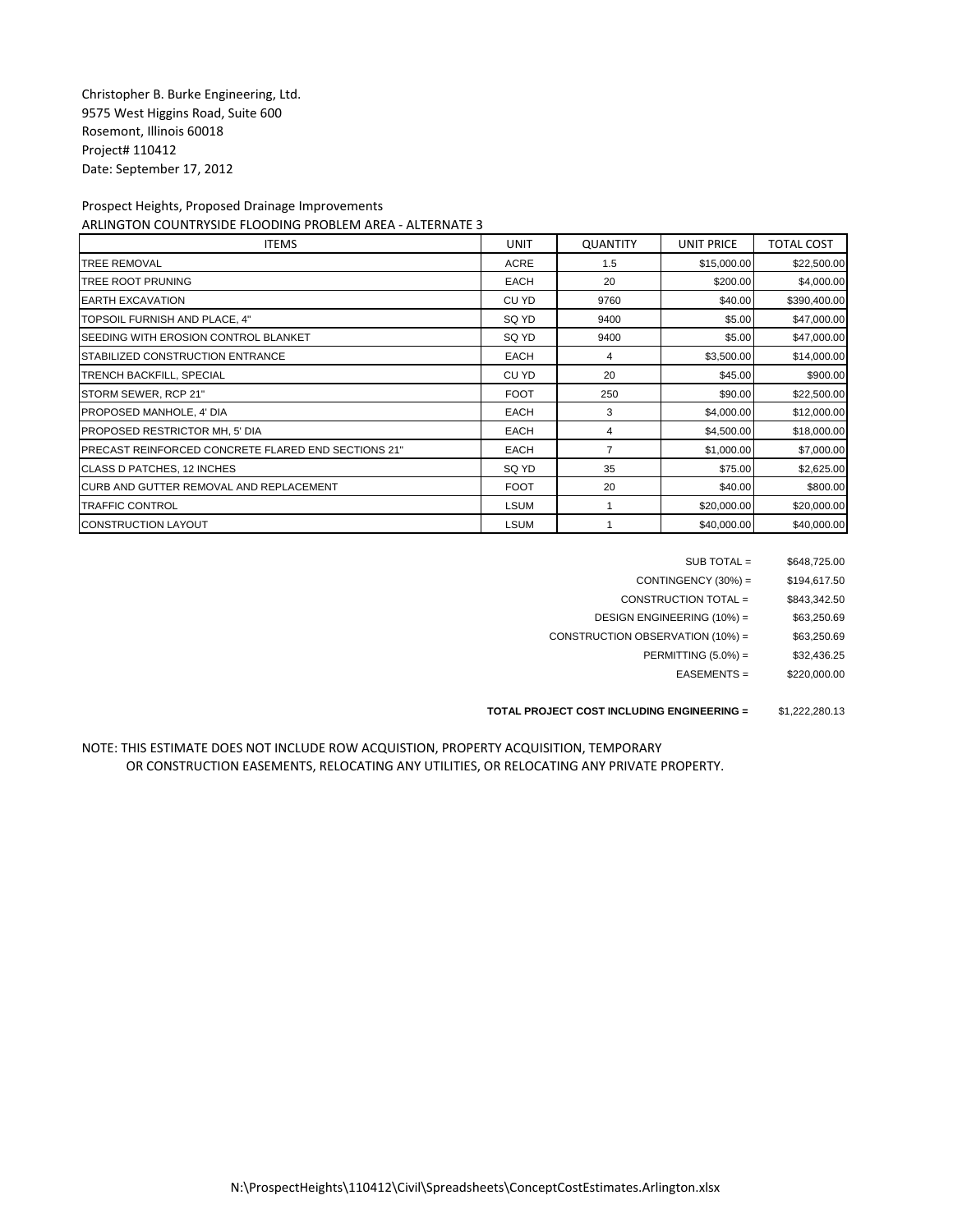| <b>ITEMS</b>                                                | <b>UNIT</b> | <b>QUANTITY</b> | <b>UNIT PRICE</b> | <b>TOTAL COST</b> |
|-------------------------------------------------------------|-------------|-----------------|-------------------|-------------------|
| <b>TREE REMOVAL</b>                                         | <b>ACRE</b> | 0.5             | \$15,000.00       | \$7,500.00        |
| <b>TREE ROOT PRUNING</b>                                    | <b>EACH</b> | 5               | \$200.00          | \$1,000.00        |
| <b>EARTH EXCAVATION</b>                                     | CU YD       | 4200            | \$40.00           | \$168,000.00      |
| TOPSOIL FURNISH AND PLACE, 4"                               | SQ YD       | 3600            | \$5.00            | \$18,000.00       |
| <b>ISEEDING WITH EROSION CONTROL BLANKET</b>                | SQ YD       | 3600            | \$5.00            | \$18,000.00       |
| STABILIZED CONSTRUCTION ENTRANCE                            | <b>EACH</b> |                 | \$3,500.00        | \$3,500.00        |
| STORM SEWER, RCP 21"                                        | <b>FOOT</b> | 20              | \$90.00           | \$1,800.00        |
| PROPOSED MANHOLE, 4' DIA                                    | <b>EACH</b> |                 | \$4,000.00        | \$4,000.00        |
| <b>IPRECAST REINFORCED CONCRETE FLARED END SECTIONS 21"</b> | <b>EACH</b> |                 | \$1,000.00        | \$2,000.00        |
| PROPOSED RESTRICTOR MH, 5' DIA                              | <b>EACH</b> |                 | \$4,500.00        | \$4,500.00        |
| <b>TRAFFIC CONTROL</b>                                      | <b>LSUM</b> |                 | \$8,000.00        | \$8,000.00        |
| <b>CONSTRUCTION LAYOUT</b>                                  | <b>LSUM</b> |                 | \$15,000.00       | \$15,000.00       |

| $SUB TOTAL =$ | \$251,300.00 |
|---------------|--------------|
|               |              |

CONTINGENCY (30%) = \$75,390.00

CONSTRUCTION TOTAL = \$326,690.00

DESIGN ENGINEERING (10%) = \$24,501.75

CONSTRUCTION OBSERVATION (10%) = \$24,501.75

PERMITTING (5.0%) = \$12,565.00

**TOTAL PROJECT COST INCLUDING ENGINEERING =** \$388,258.50

NOTE: THIS ESTIMATE DOES NOT INCLUDE ROW ACQUISITION, TEMPORARY OR CONSTRUCTION EASEMENTS, RELOCATING ANY UTILITIES, RELOCATING ANY PRIVATE PROPERTY,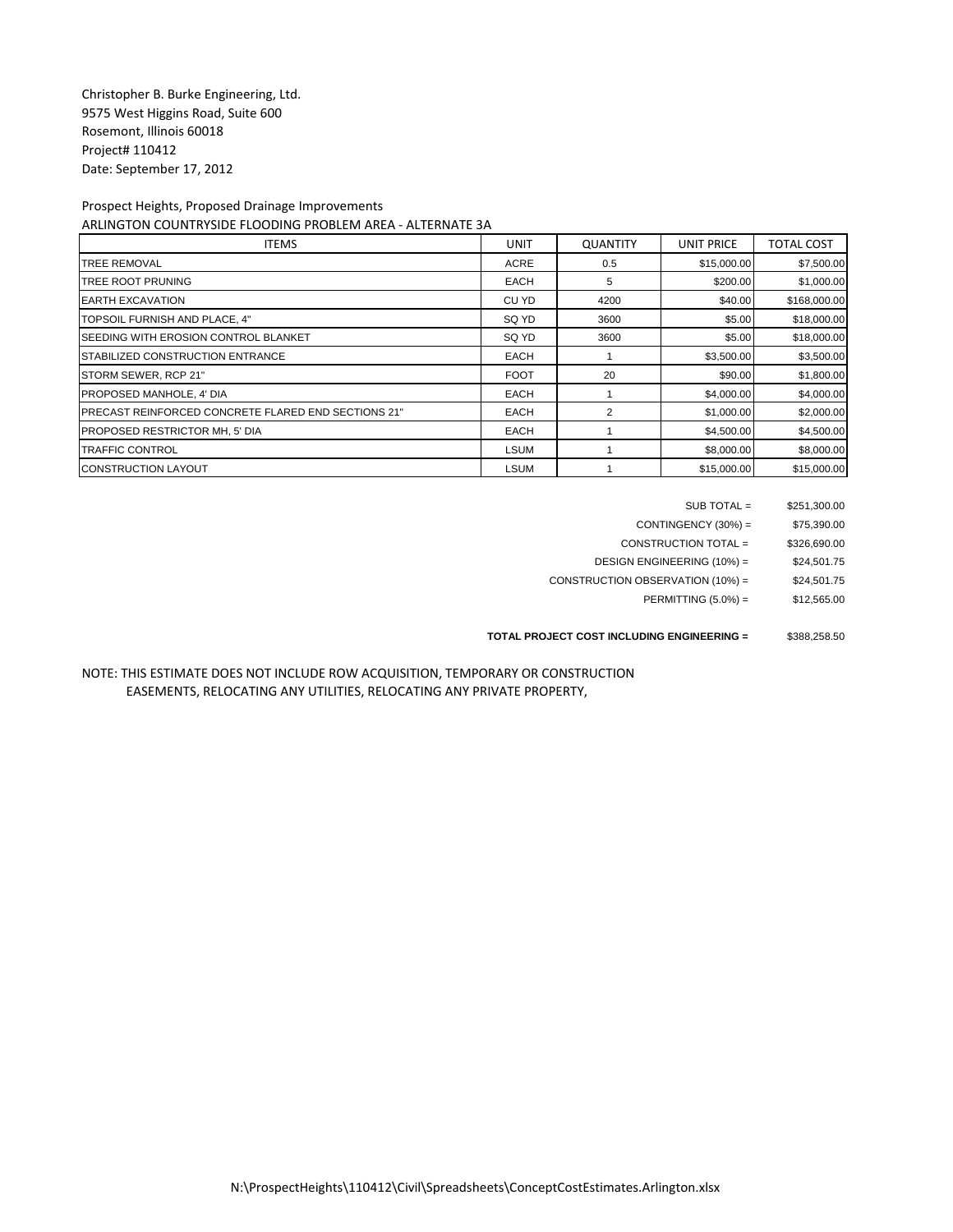| <b>ITEMS</b>                                        | <b>UNIT</b> | <b>QUANTITY</b> | <b>UNIT PRICE</b> | <b>TOTAL COST</b> |
|-----------------------------------------------------|-------------|-----------------|-------------------|-------------------|
| <b>TREE REMOVAL</b>                                 | <b>ACRE</b> | 1.6             | \$15,000.00       | \$24,000.00       |
| <b>TREE ROOT PRUNING</b>                            | <b>EACH</b> | 23              | \$200.00          | \$4,600.00        |
| <b>EARTH EXCAVATION</b>                             | CU YD       | 6580            | \$40.00           | \$263,200.00      |
| TOPSOIL FURNISH AND PLACE. 4"                       | SQ YD       | 9760            | \$5.00            | \$48,800.00       |
| SEEDING WITH EROSION CONTROL BLANKET                | SQ YD       | 9760            | \$5.00            | \$48,800.00       |
| STABILIZED CONSTRUCTION ENTRANCE                    | <b>EACH</b> | 4               | \$3,500.00        | \$14,000.00       |
| TRENCH BACKFILL, SPECIAL                            | CU YD       | 90              | \$45.00           | \$4,050.00        |
| STORM SEWER, RCP 21"                                | <b>FOOT</b> | 850             | \$90.00           | \$76,500.00       |
| PROPOSED MANHOLE, 4' DIA                            | <b>EACH</b> | 4               | \$4,000.00        | \$16,000.00       |
| PROPOSED RESTRICTOR MH, 5' DIA                      | <b>EACH</b> | 4               | \$4,500.00        | \$18,000.00       |
| PRECAST REINFORCED CONCRETE FLARED END SECTIONS 21" | <b>EACH</b> | 7               | \$1,000.00        | \$7,000.00        |
| HOT-MIX ASPHALT DRIVEWAY PAVEMENT, 6"               | SQ YD       | 40              | \$55.00           | \$2,200.00        |
| PORTLAND CEMENT CONCRETE DRIVEWAY PAVEMENT, 6 INCH  | SQ YD       | 20              | \$65.00           | \$1,300.00        |
| DRIVEWAY PAVEMENT REMOVAL                           | SQ YD       | 60              | \$10.00           | \$600.00          |
| CLASS D PATCHES, 12 INCHES                          | SQ YD       | 80              | \$75.00           | \$6,000.00        |
| CURB AND GUTTER REMOVAL AND REPLACEMENT             | <b>FOOT</b> | 40              | \$40.00           | \$1,600.00        |
| <b>TRAFFIC CONTROL</b>                              | <b>LSUM</b> | 1               | \$20,000.00       | \$20,000.00       |
| <b>CONSTRUCTION LAYOUT</b>                          | <b>LSUM</b> | 1               | \$40,000.00       | \$40,000.00       |
| <b>FORCE MAIN</b>                                   | <b>FOOT</b> | 600             | \$50.00           | \$30,000.00       |
| <b>PUMP STATION</b>                                 | <b>LSUM</b> | 1               | \$370,000.00      | \$370,000.00      |

| SUB TOTAL =                      | \$996,650.00   |
|----------------------------------|----------------|
| CONTINGENCY $(30%) =$            | \$298,995.00   |
| CONSTRUCTION TOTAL =             | \$1,295,645.00 |
| DESIGN ENGINEERING (10%) =       | \$97,173.38    |
| CONSTRUCTION OBSERVATION (10%) = | \$97,173.38    |
| PERMITTING $(5.0\%)$ =           | \$49,832.50    |
| $EASEMENTS =$                    | \$220,000.00   |
|                                  |                |

**TOTAL PROJECT COST INCLUDING ENGINEERING =** \$1,759,824.25

NOTE: THIS ESTIMATE DOES NOT INCLUDE ROW ACQUISTION, PROPERTY ACQUISITION, TEMPORARY OR CONSTRUCTION EASEMENTS, RELOCATING ANY UTILITIES, OR RELOCATING ANY PRIVATE PROPERTY.